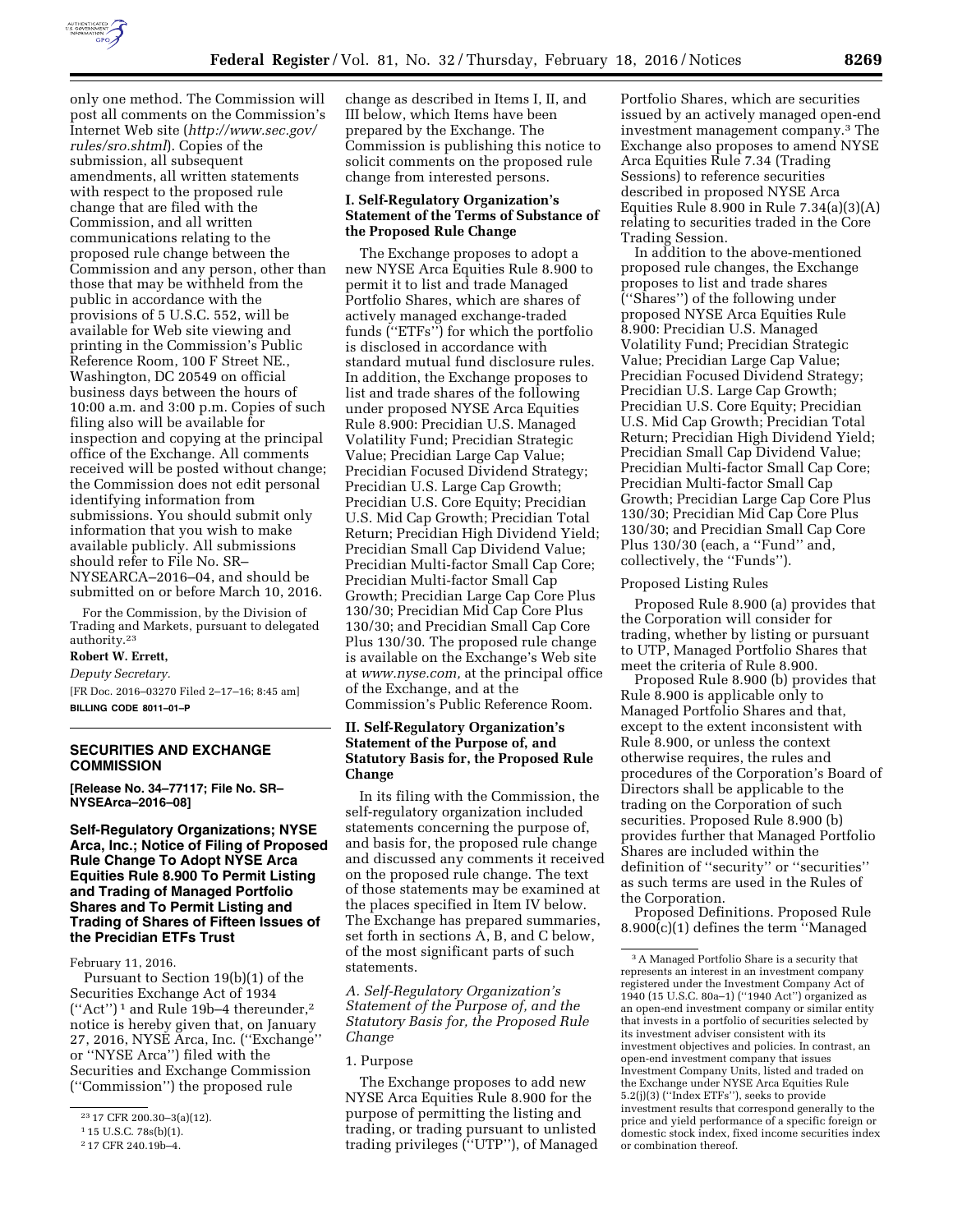Portfolio Share'' as a security that (a) is issued by a registered investment company (''Investment Company'') organized as an open-end management investment company or similar entity, that invests in a portfolio of securities selected by the Investment Company's investment adviser consistent with the Investment Company's investment objectives and policies; and (b) when aggregated in a number of shares equal to a Redemption Unit or multiples thereof, may be redeemed at the request of an Authorized Participant (as defined in the Investment Company's Form N– 1A filed with the SEC), which Authorized Participant will be paid though a confidential account established for its benefit a portfolio of securities and/or cash with a value equal to the next determined net asset value (''NAV'').

Proposed Rule 8.900(c)(2) defines the term ''Verified Intraday Indicative Value (''VIIV'') as the estimated indicative value of a Managed Portfolio Share based on all of the issuer's holdings as of the close of business on the prior business day, priced and disseminated in one second intervals, and subject to validation by a pricing verification agent of the Investment Company that is responsible for comparing multiple independent pricing sources to establish the accuracy of the VIIV.

Proposed Rule 8.900(c)(3) defines the term ''Redemption Unit'' as a specified number of Managed Portfolio Shares.

Proposed Rule 8.900(c)(4) defines the term ''Reporting Authority'' in respect of a particular series of Managed Portfolio Shares as a reporting service designated by the issuer and acceptable to the Corporation or by the exchange that lists a particular series of Managed Portfolio Shares (if the Corporation is trading such series pursuant to UTP) as the official source for calculating and reporting information relating to such series, including, but not limited to, the VIIV, NAV, or other information relating to the issuance, redemption or trading of Managed Portfolio Shares. A series of Managed Portfolio Shares may have more than one Reporting Authority, each having different functions.

Proposed Rule 8.900(d) sets forth initial and continued listing criteria applicable to Managed Portfolio Shares. Proposed Rule 8.900(d)(1)(A) provides that, for each series of Managed Portfolio Shares, the Corporation will establish a minimum number of Managed Portfolio Shares required to be outstanding at the time of commencement of trading on the Corporation. In addition, proposed Rule 8.900(d)(1)(B) provides that the Corporation will obtain a representation

from the issuer of each series of Managed Portfolio Shares that the NAV per share for the series will be calculated daily and that the NAV will be made available to all market participants at the same time.4

Proposed Rule 8.900(d)(2) provides that each series of Managed Portfolio Shares will be listed and traded subject to application of the following continued listing criteria. Proposed Rule 8.900(d)(2)(A) provides that the VIIV for Managed Portfolio Shares will be widely disseminated by one or more major market data vendors every second during the Exchange's Core Trading Session (as defined in NYSE Arca Equities Rule 7.34).

Proposed Rule 8.900(d)(2)(B) provides that the Corporation will consider the suspension of trading in or removal from listing of a series of Managed Portfolio Shares under any of the following circumstances: (i) If, following the initial twelve-month period after commencement of trading on the Exchange of a series of Managed Portfolio Shares, there are fewer than 50 beneficial holders of the series of Managed Portfolio Shares for 30 or more consecutive trading days; (ii) if the value of the VIIV is no longer calculated or made available to all market participants at the same time; (iii) if the Investment Company issuing the Managed Portfolio Shares has failed to file any filings required by the Commission or if the Corporation is aware that the Investment Company is not in compliance with the conditions of any exemptive order or no-action relief granted by the Commission to the Investment Company with respect to the series of Managed Portfolio Shares; or (iv) if such other event shall occur or condition exists which, in the opinion of the Corporation, makes further dealings on the Corporation inadvisable.

Proposed Rule 8.900(d)(2)(C) provides that, upon notification to the Corporation by the Investment Company or its agent that (i) the prices from the multiple independent pricing sources to be validated by the Investment Company's pricing verification agent differ by more than 25 basis points for 60 seconds in connection with pricing of the VIIV, or (ii) that the VIIV of a

series of Managed Portfolio Shares is not being priced and disseminated in onesecond intervals, as required, the Corporation shall halt trading in the Managed Portfolio Shares as soon as practicable. Such halt in trading shall continue until the Investment Company or its agent notifies the Corporation that the prices from the independent pricing sources no longer differ by more than 25 basis points for 60 seconds or that the VIIV is being priced and disseminated as required. The Investment Company or its agent shall be responsible for monitoring that the VIIV is being priced and disseminated as required and whether the prices to be validated from multiple independent pricing sources differ by more than 25 basis points for 60 seconds. With respect to series of Managed Portfolio Shares trading on the Corporation pursuant to unlisted trading privileges, if a temporary interruption occurs in the pricing or dissemination of the applicable Verified Intraday Indicative Value and the listing market halts trading in such series, the Corporation, upon notification by the listing market of such halt due to such temporary interruption, will halt trading in such series. In addition, if the Exchange becomes aware that the NAV with respect to a series of Managed Portfolio Shares is not disseminated to all market participants at the same time, it will halt trading in such series until such time as the NAV is available to all market participants.

Proposed Rule 8.900(d)(2)(D) provides that, upon termination of an Investment Company, the Corporation requires that Managed Portfolio Shares issued in connection with such entity be removed from Corporation listing.

Proposed Rule 8.900(d)(2)(E) provides that voting rights shall be as set forth in the applicable Investment Company prospectus.

Proposed Rule 8.900(e), which relates to limitation of Corporation liability, provides that neither the Corporation, the Reporting Authority, nor any agent of the Corporation shall have any liability for damages, claims, losses or expenses caused by any errors, omissions, or delays in calculating or disseminating any current portfolio value; the VIIV; the current value of the portfolio of securities required to be deposited to the open-end management investment company in connection with issuance of Managed Portfolio Shares; the amount of any dividend equivalent payment or cash distribution to holders of Managed Portfolio Shares; NAV; or other information relating to the purchase, redemption, or trading of Managed Portfolio Shares, resulting from any negligent act or omission by

<sup>4</sup>NYSE Arca Equities Rule 7.34(a)(5) (''Trading Halts of Derivative Securities Products Listed on the NYSE Arca Marketplace)'' provides that, with respect to Derivative Securities Products listed on the NYSE Arca Marketplace for which a net asset value is disseminated, if the Exchange becomes aware that the net asset value is not being disseminated to all market participants at the same time, it will halt trading in the affected Derivative Securities Product on the NYSE Arca Marketplace until such time as the net asset value is available to all market participants.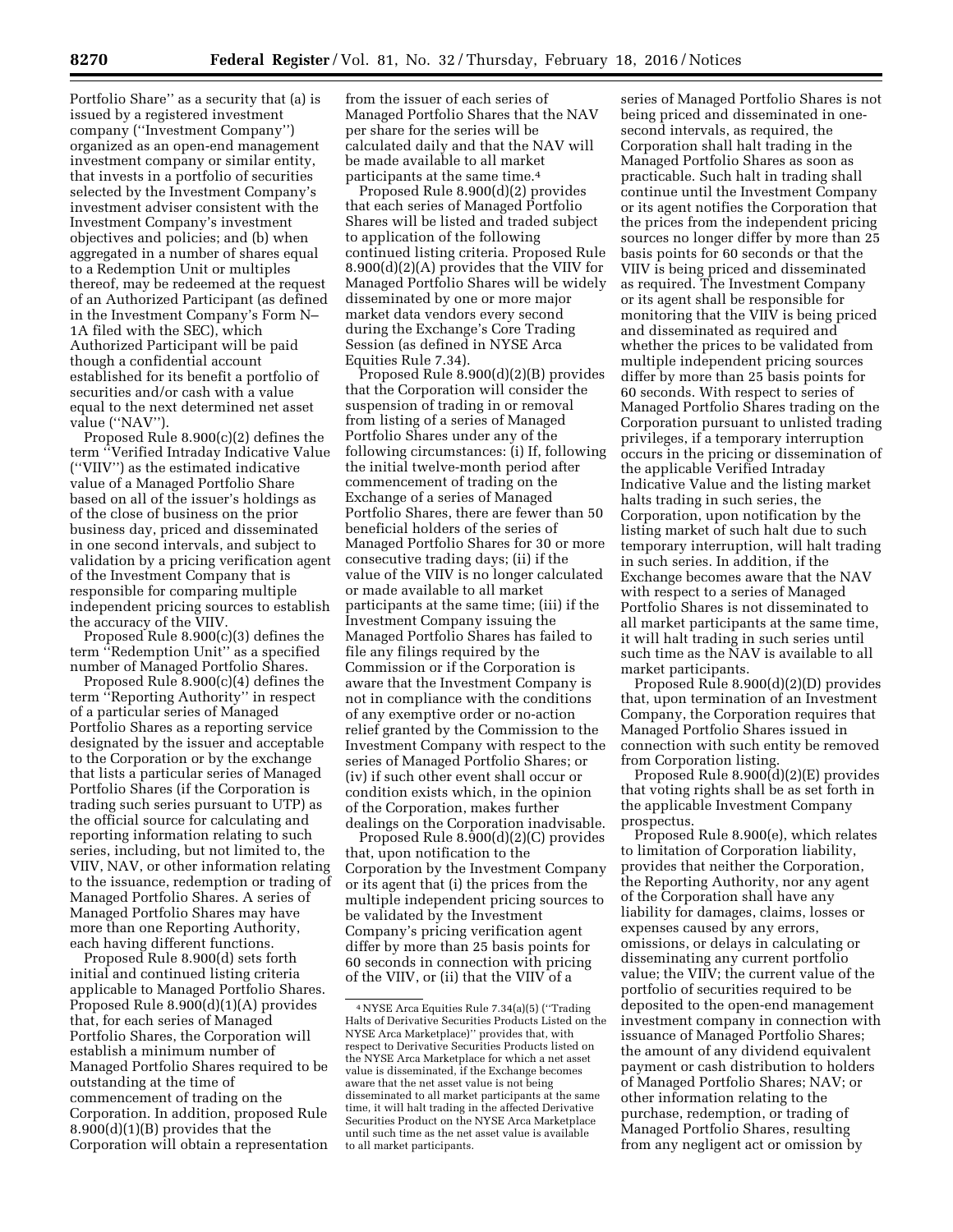the Corporation, the Reporting Authority or any agent of the Corporation, or any act, condition, or cause beyond the reasonable control of the Corporation, its agent, or the Reporting Authority, including, but not limited to, an act of God; fire; flood; extraordinary weather conditions; war; insurrection; riot; strike; accident; action of government; communications or power failure; equipment or software malfunction; or any error, omission, or delay in the reports of transactions in one or more underlying securities.

Proposed Commentary .01 to NYSE Arca Equities Rule 8.900 provides that the Corporation will file separate proposals under Section 19(b) of the Act before the listing and trading of Managed Portfolio Shares. Proposed Commentary .02 to NYSE Arca Equities Rule 8.900 provides that transactions in Managed Portfolio Shares will occur only during the Core Trading Session as specified in NYSE Arca Equities Rule 7.34(a)(3)(A).

Proposed Commentary .03 to NYSE Arca Equities Rule 8.900 provides that the Exchange will implement written surveillance procedures for Managed Portfolio Shares.

Proposed Commentary .04 to NYSE Arca Equities Rule 8.900 provides that Authorized Participants (as defined in the Investment Company's Form N–1A filed with the SEC) or non-Authorized Participant market makers redeeming Managed Portfolio Shares will sign an agreement with an agent (''Trusted Agent'') to establish a confidential account for the benefit of such Authorized Participant or non-Authorized Participant market maker that will receive all consideration from the issuer in a redemption. A Trusted Agent may not disclose the consideration received in a redemption except as required by law or as provided in the Investment Company's Form N–1A, as applicable.

Proposed Commentary .05 to NYSE Arca Equities Rule 8.900 provides that, if the investment adviser to the Investment Company issuing Managed Portfolio Shares is affiliated with a broker-dealer, or if any Trusted Agent is registered as a broker-dealer or is affiliated with a broker-dealer, such investment adviser or Trusted Agent will erect a ''fire wall'' between the investment adviser or Trusted Agent and (i) personnel of the broker-dealer or broker-dealer affiliate, as applicable, or (ii) the Authorized Participant or non-Authorized Participant market maker, as applicable, with respect to access to information concerning the composition and/or changes to such Investment Company portfolio. Personnel who

make decisions on the Investment Company's portfolio composition must be subject to procedures designed to prevent the use and dissemination of material nonpublic information regarding the applicable Investment Company portfolio.

#### Other Rules

The Exchange proposes to amend NYSE Arca Equities Rule 7.34(a)(3)(A) to add securities described in NYSE Arca Equities Rule 8.900 to the securities for which the Core Trading Session shall conclude at 1:15:00 p.m. (Pacific Time) unless otherwise determined by the Corporation.<sup>5</sup>

Key Features of Managed Portfolio Shares

While funds issuing Managed Portfolio Shares will be activelymanaged and, to that extent, will be similar to Managed Fund Shares, Managed Portfolio Shares differ from Managed Fund Shares in the following important respects. First, in contrast to Managed Fund Shares, which are actively-managed funds listed and traded under NYSE Arca Equities Rule 8.600 6 and for which a ''Disclosed Portfolio'' is required to be disseminated at least once daily,<sup>7</sup> the portfolio for an issue of Managed Portfolio Shares will be disclosed quarterly in accordance with normal disclosure requirements otherwise applicable to open-end investment companies registered under the 1940 Act.<sup>8</sup> Second, in connection

5The Exchange will propose applicable NYSE Arca Equities listing fees for Managed Portfolio Shares in the NYSE Arca Equities Schedule of Fees and Charges via a separate proposed rule change.

 $^{\rm 6}$  The Commission has previously approved listing and trading on the Exchange of a number of issues of Managed Fund Shares under Rule 8.600. *See, e.g.,* Securities Exchange Act Release Nos. 57801 (May 8, 2008), 73 FR 27878 (May 14, 2008) (SR–NYSEArca–2008–31) (order approving Exchange listing and trading of twelve activelymanaged funds of the WisdomTree Trust); 60460 (August 7, 2009), 74 FR 41468 (August 17, 2009) (SR–NYSEArca2009–55) (order approving listing of Dent Tactical ETF); 63076 (October 12, 2010), 75 FR 63874 (October 18, 2010) (SR–NYSEArca–2010–79) (order approving Exchange listing and trading of Cambria Global Tactical ETF); 63802 (January 31, 2011), 76 FR 6503 (February 4, 2011) (SR– NYSEArca–2010–118) (order approving Exchange listing and trading of the SiM Dynamic Allocation Diversified Income ETF and SiM Dynamic Allocation Growth Income ETF).

7NYSE Arca Equities Rule 8.600(c)(2) defines the term ''Disclosed Portfolio'' as the identities and quantities of the securities and other assets held by the Investment Company that will form the basis for the Investment Company's calculation of net asset value at the end of the business day. NYSE Arca Equities Rule 8.600(d)(2)(B)(i) requires that the Disclosed Portfolio will be disseminated at least once daily and will be made available to all market participants at the same time.

8A mutual fund is required to file with the Commission its complete portfolio schedules for the

with the redemption of shares in ''Redemption Unit'' size (as described below), the delivery of any portfolio securities in kind will generally be effected through a ''Confidential Account'' (as described below) for the benefit of the redeeming ''Authorized Participant'' (as described below in ''Creation and Redemption of Shares'') without disclosing the identity of such securities to the Authorized Participant.

For each series of Managed Portfolio Shares, an estimated value—the VIIV that reflects an estimated intraday value of a fund's portfolio will be disseminated. With respect to the Funds, the VIIV will be based upon all of a Fund's holdings as of the close of the prior business day and will be widely disseminated by one or more major market data vendors every second during the Exchange's Core Trading Session (normally, 9:30 a.m. to 4:00 p.m., Eastern Time (''E.T.'')). The dissemination of the VIIV will allow investors to determine the estimated intra-day value of the underlying portfolio of a series of Managed Portfolio Shares on a daily basis and will provide a close estimate of that value throughout the trading day. The VIIV should not be viewed as a ''realtime'' update of the NAV per Share of each Fund because the VIIV may not be calculated in the same manner as the NAV, which will be computed once a day, generally at the end of the business day. Unlike the VIIV, which will be based on consolidated midpoint of the bid ask spread, the NAV per Share will be based on the closing price on the primary market for each portfolio security. If there is no closing price for a particular portfolio security, such as when it the subject of a trading halt, a Fund will use fair value pricing. That fair value pricing will be carried over to the next day's VIIV until the first trade in that stock is reported unless the ''Adviser'' (defined below) deems a particular portfolio security to be illiquid and/or the available ongoing pricing information unlikely to be reliable. In such case, that fact will be immediately disclosed on each Fund's Web site, including the identity and weighting of that security in a Fund's portfolio, and the impact of that security on VIIV calculation, including the fair

second and fourth fiscal quarters on Form N–SAR under the 1940 Act, and is required to file its complete portfolio schedules for the first and third fiscal quarters on Form N–Q under the 1940 Act, within 60 days of the end of the quarter. Form N–Q requires funds to file the same schedules of investments that are required in annual and semiannual reports to shareholders. These forms are available to the public on the Commission's Web site at *[www.sec.gov.](http://www.sec.gov)*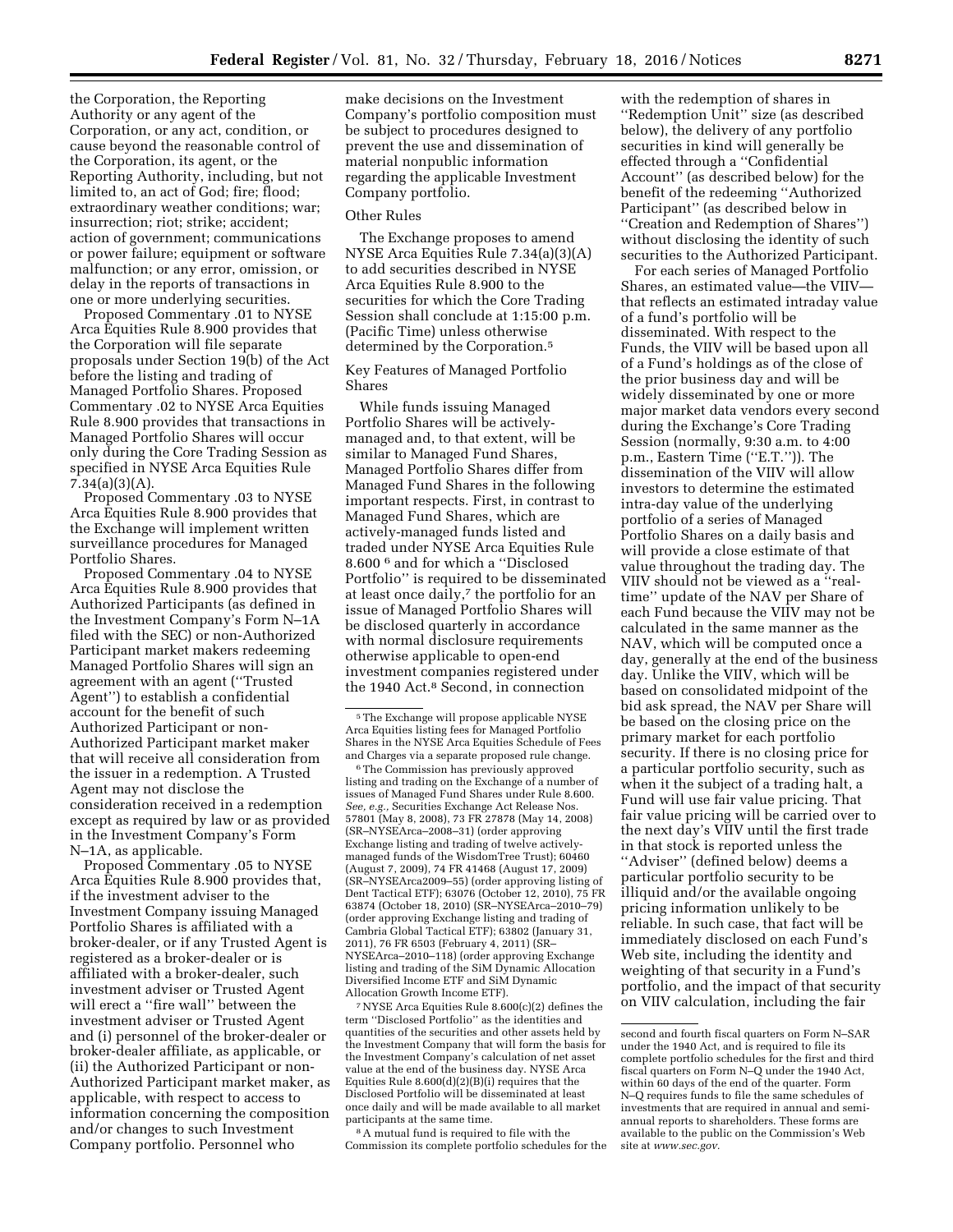value price for that security being used for the calculation of that day's VIIV.

The Exchange, after consulting with various Lead Market Makers that trade exchange-traded funds (''ETFs'') on the Exchange, believes that market makers will be able to make efficient and liquid markets priced near the VIIV as long as a VIIV is disseminated every second, market makers have knowledge of a Fund's means of achieving its investment objective even without daily disclosure of a Fund's underlying portfolio, and market makers are permitted to engage in ''Bona Fide Arbitrage'', as described below. The Exchange believes that market makers will employ Bona Fide Arbitrage in addition to risk-management techniques such as ''statistical arbitrage'', which is currently used throughout the financial services industry, to make efficient markets in exchange-traded products.9 This ability should permit market makers to make efficient markets in an issue of Managed Portfolio Shares without knowledge of a Fund's underlying portfolio.

To enable market makers to engage in Bona Fide Arbitrage, on each ''Business Day'' (as defined below), before commencement of trading in Shares on the Exchange, the Funds will provide to a ''Trusted Agent'' (as described below) of each Authorized Participant or ''Non-Authorized Participant Market Maker'' 10 the identities and quantities of portfolio securities that will form the basis for a Fund's calculation of NAV per Share at the end of the Business Day, as well as the names and quantities of the instruments comprising a ''Creation Basket'' and the estimated ''Balancing Amount'' (if any) (as described below), for that day. This information will permit Authorized Participants to purchase ''Creation Units'' through an in-kind transaction with a Fund, as described below.

10A Non-Authorized Participant Market Maker is a market participant that makes a market in Shares, but is not an Authorized Participant.

In addition, Authorized Participants will be able to instruct the Trusted Agent to buy or sell portfolio securities during the day and thereby engage in Bona Fide Arbitrage throughout the trading day. For example, if an Authorized Participant believes that Shares of a Fund are trading at a price that is higher than the value of its underlying portfolio based on the VIIV, the Authorized Participant may sell Shares short and instruct the Trusted Agent to buy portfolio securities for its Confidential Account. When the market price of a Fund's Shares falls in line with the value of the portfolio, the Authorized Participant can then close out its positions in both the Shares and the portfolio securities. The Authorized Participant's purchase of the portfolio securities into its Confidential Account, combined with the sale of Shares, may also create downward pressure on the price of Shares and/or upward pressure on the price of the portfolio securities, bringing the market price of Shares and the value of a Fund's portfolio securities closer together. Similarly, an Authorized Participant could buy Shares and instruct the Trusted Agent to sell the underlying portfolio securities from its Confidential Account in an attempt to profit when a Fund's Shares are trading at a discount to its portfolio. The Authorized Participant's purchase of a Fund's Shares in the secondary market, combined with the sale of the portfolio securities from its Confidential Account, may also create upward pressure on the price of Shares and/or downward pressure on the price of portfolio securities, driving the market price of Shares and the value of a Fund's portfolio securities closer together. The Adviser represents that it understands that, other than the confidential nature of the account, this process is identical to how many Authorized Participants currently arbitrage existing traditional ETFs.

Because other market participants can also engage in arbitrage activity without using the creation or redemption processes described above, the Confidential Account structure will be made available to any Non-Authorized Participant Market Maker that is willing to establish a Confidential Account. In that case, if a market participant believes that a Fund is overvalued relative to its underlying assets, the market participant may sell short Shares and instruct its Trusted Agent to buy portfolio securities in its Confidential Account, wait for the trading prices to move toward parity, and then close out the positions in both the Shares and the portfolio securities to realize a profit

from the relative movement of their trading prices. Similarly, a market participant could buy Shares and instruct the Trusted Agent to sell the underlying portfolio securities in an attempt to profit when a Fund's Shares are trading at a discount to a Fund's underlying or reference assets. Any investor that is willing to transact through a broker-dealer that has established a Confidential Account with a Trusted Agent will have the same opportunity to engage in arbitrage activity. As discussed above, the trading of a Fund's Shares and the Fund's portfolio securities may bring the prices of a Fund's Shares and its portfolio assets closer together through market pressure. This type of arbitrage is referred to herein as ''Bona Fide Arbitrage.''

The Exchange understands that traders use statistical analysis to derive correlations between different sets of instruments to identify opportunities to buy or sell one set of instruments when it is mispriced relative to the others. For Managed Portfolio Shares, market makers, in addition to employing Bona Fide Arbitrage, may use the knowledge of a Fund's means of achieving its investment objective, as described in the applicable Fund registration statement, to construct a hedging proxy for a Fund to manage a market maker's quoting risk in connection with trading Fund Shares. Market makers can then conduct statistical arbitrage between their hedging proxy (for example, the Russell 1000 Index) and Shares of a Fund, buying and selling one against the other over the course of the trading day. They will evaluate how their proxy performed in comparison to the price of a Fund's Shares, and use that analysis as well as knowledge of risk metrics, such as volatility and turnover, to enhance their proxy calculation to make it a more efficient hedge.

Market makers not intending to utilize Bona Fide Arbitrage, have indicated to the Exchange that, after the first few days of trading, there will be sufficient data to run a statistical analysis which will lead to spreads being tightened substantially around the VIIV. This is similar to certain other existing exchange traded products (for example, ETFs that invest in foreign securities that do not trade during U. S. trading hours), in which spreads may be generally wider in the early days of trading and then narrow as market makers gain more confidence in their real-time hedges.

Description of the Funds and the Trust

The Shares of each Fund will be issued by Precidian ETFs Trust

<sup>9</sup>Statistical arbitrage enables a trader to construct an accurate proxy for another instrument, allowing it to hedge the other instrument or buy or sell the instrument when it is cheap or expensive in relation to the proxy. Statistical analysis permits traders to discover correlations based purely on trading data without regard to other fundamental drivers. These correlations are a function of differentials, over time, between one instrument or group of instruments and one or more other instruments. Once the nature of these price deviations have been quantified, a universe of securities is searched in an effort to, in the case of a hedging strategy, minimize the differential. Once a suitable hedging proxy has been identified, a trader can minimize portfolio risk by executing the hedging basket. The trader then can monitor the performance of this hedge throughout the trade period making correction where warranted.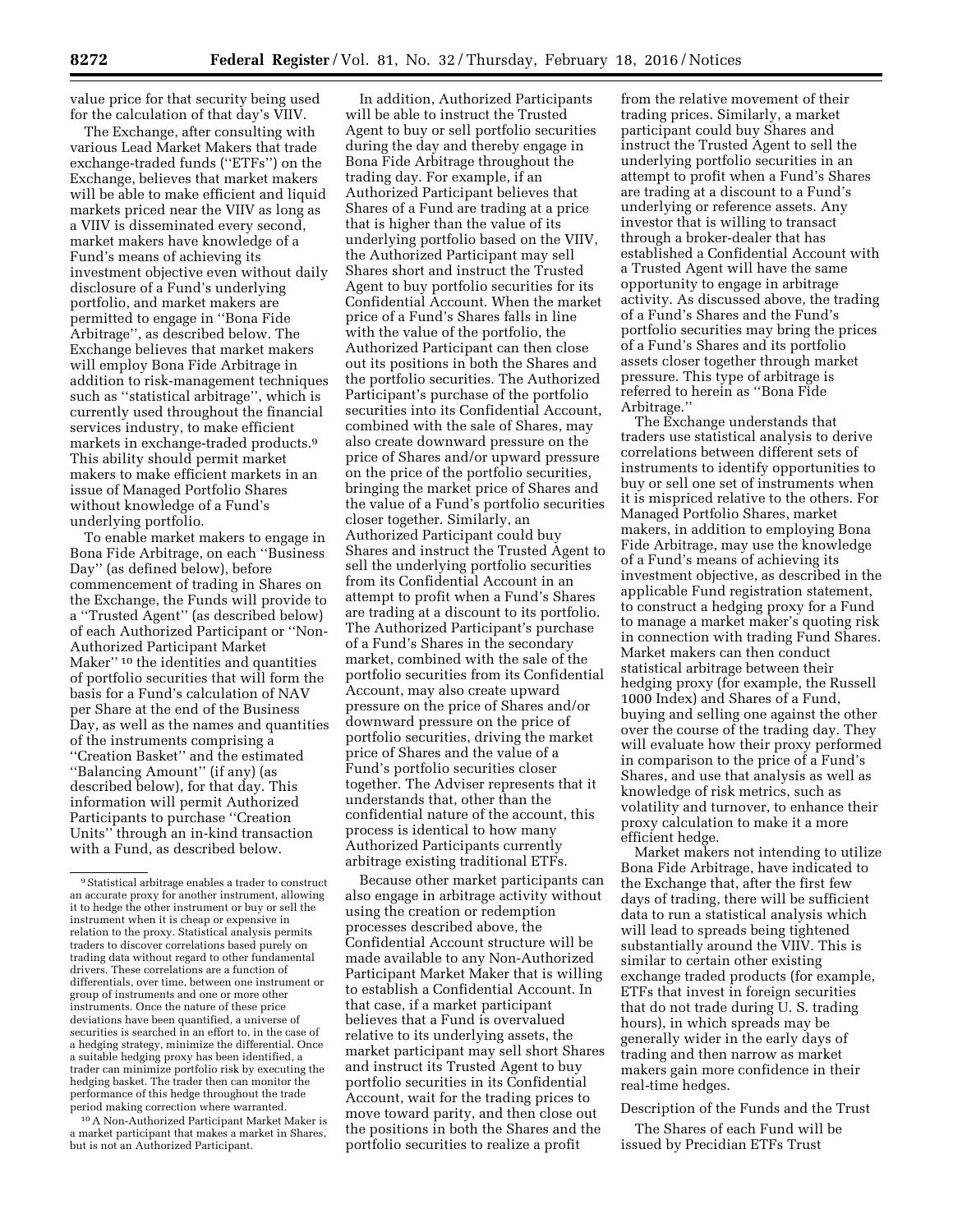(''Trust''), a statutory trust organized under the laws of the State of Delaware and registered with the Commission as an open-end management investment company.11 The investment adviser to the Trust will be Precidian Funds LLC (the ''Adviser''). Foreside Fund Services, LLC (''Distributor'') will serve as the distributor of the Fund's Shares.

As noted above, proposed Commentary .05 to NYSE Arca Equities Rule 8.900 provides that, if the investment adviser to the Investment Company issuing Managed Portfolio Shares is affiliated with a broker-dealer, or if any Trusted Agent is registered as a broker-dealer or is affiliated with a broker-dealer, such investment adviser or Trusted Agent will erect a ''fire wall'' between the investment adviser or Trusted Agent and (i) personnel of the broker-dealer or broker-dealer affiliate, as applicable, or (ii) the Authorized Participant or non-Authorized Participant market maker, as applicable, with respect to access to information concerning the composition and/or changes to such Investment Company portfolio. Personnel who make decisions on the Investment Company's portfolio composition must be subject to procedures designed to prevent the use and dissemination of material nonpublic information regarding the applicable Investment Company portfolio.12 In addition, proposed

<sup>12</sup> An investment adviser to an open-end fund is required to be registered under the Investment Advisers Act of 1940 (the ''Advisers Act''). As a result, the Adviser and its related personnel will be subject to the provisions of Rule 204A–1 under the Advisers Act relating to codes of ethics. This Rule requires investment advisers to adopt a code of ethics that reflects the fiduciary nature of the relationship to clients as well as compliance with other applicable securities laws. Accordingly, procedures designed to prevent the communication and misuse of non-public information by an investment adviser must be consistent with Rule 204A–1 under the Advisers Act. In addition, Rule 206(4)–7 under the Advisers Act makes it unlawful for an investment adviser to provide investment advice to clients unless such investment adviser has (i) adopted and implemented written policies and

Commentary .05 further requires that personnel who make decisions on the open-end fund's portfolio composition must be subject to procedures designed to prevent the use and dissemination of material nonpublic information regarding the open-end fund's portfolio. Proposed Commentary .05 to Rule 8.900 is similar to Commentary .03(a)(i) and (iii) to NYSE Arca Equities Rule 5.2(j)(3); however, Commentary .05 in connection with the establishment of a ''fire wall'' between the investment adviser and the broker-dealer reflects the applicable open-end fund's portfolio, not an underlying benchmark index, as is the case with index-based funds. The Adviser is not registered as a broker-dealer or affiliated with a broker-dealer.

In the event (a) the Adviser or any sub-adviser becomes registered as a broker-dealer or becomes newly affiliated with a broker-dealer, or (b) any new adviser or sub-adviser is a registered broker-dealer, or becomes affiliated with a broker-dealer, it will implement a fire wall with respect to its relevant personnel or its broker-dealer affiliate regarding access to information concerning the composition and/or changes to the portfolio, and will be subject to procedures designed to prevent the use and dissemination of material non-public information regarding such portfolio.

The portfolio for each Fund will consist of U.S.-listed securities and shares issued by other U.S.-listed ETFs 13 All exchange-listed equity securities in which the Funds will invest will be listed and traded on U.S. national securities exchanges.

# Description of the Funds

Precidian U.S. Managed Volatility Fund

The Precidian U.S. Managed Volatility Fund will typically invest primarily in securities of U.S. companies of all capitalization ranges.

13For purposes of this filing, ETFs include Investment Company Units (as described in NYSE Arca Equities Rule 5.2(j)(3)); Portfolio Depository Receipts (as described in NYSE Arca Equities Rule 8.100); and Managed Fund Shares (as described in NYSE Arca Equities Rule 8.600). The ETFs in which a Fund will invest all will be listed and traded on national securities exchanges. While the Funds may invest in inverse ETFs, the Funds will not invest in leveraged ( $e.g., 2X, -2X, 3X$  or  $-3X)ETFs.$ 

These securities may include common stocks, preferred stocks, ETFs and warrants. The Fund will seek to achieve an absolute return of the broad U.S. equity markets, but with a lower absolute volatility.

#### Precidian Strategic Value

The Fund will pursue its investment objective by investing primarily in high dividend yielding common stocks with dividend growth potential. The Fund's security selection process involves screening and prioritizing stocks based on appropriate quantitative statistics. Those companies that rank as highly attractive in the screening process are closely scrutinized for inclusion in the portfolio using bottom-up fundamental proprietary research.

## Precidian Large Cap Value

The Fund will invest primarily in large-capitalization companies, seeking consistent long-term performance. The Fund will follow a traditional valueoriented investment philosophy using a research-intensive approach.

# Precidian Focused Dividend Strategy

The Fund will seek total return (including capital appreciation and current income) by employing a ''buy and hold'' strategy involving the periodic selection of high dividend yielding common stocks from the universe of Russell 3000 stocks.

## Precidian U.S. Large Cap Growth

The Fund will seek long-term capital growth. The Fund will seek to achieve its investment objective by investing primarily in equities or groups of equities that the Adviser believes will provide higher returns than the Russell 1000 Growth Index.

#### Precidian U.S. Core Equity

The Fund will seek high total return. The Fund will seek to achieve its investment objective by investing primarily in equities or groups of equities that the Adviser believes will provide higher returns than the S&P 500 Index.

#### Precidian U.S. Mid Cap Growth

The Fund will invest primarily in common stocks of mid-cap companies with market capitalizations similar to those within the universe of the Russell Mid-Cap Growth Index. The Fund will seek companies that have a history of or the potential to achieve above-average growth.

#### Precidian Total Return

The Fund will seek total return, consisting of capital appreciation and

<sup>11</sup>The Trust will be registered under the 1940 Act. On September 21, 2015, the Trust filed a registration statement on Form N–1A under the Securities Act of 1933 (the ''1933 Act'') (15 U.S.C. 77a), and under the 1940 Act relating to the Funds (File Nos. 333–171987 and 811–22524) (the ''Registration Statement''). The Trust filed an Application for an Order under Section 6(c) of the 1940 Act for exemptions from various provisions of the 1940 Act and rules thereunder (File No. 812– 14116), dated July 18, 2013 (''Exemptive Application''). The Shares will not be listed on the Exchange until an order (''Exemptive Order'') under the 1940 Act has been issued by the Commission with respect to the Exemptive Application. Investments made by the Funds will comply with the conditions set forth in the Exemptive Order. The description of the operation of the Trust and the Funds herein is based, in part, on the Registration Statement and the Exemptive Application.

procedures reasonably designed to prevent violations, by the investment adviser and its supervised persons, of the Advisers Act and the Commission rules adopted thereunder; (ii) implemented, at a minimum, an annual review regarding the adequacy of the policies and procedures established pursuant to subparagraph (i) above and the effectiveness of their implementation; and (iii) designated an individual (who is a supervised person) responsible for administering the policies and procedures adopted under subparagraph (i) above.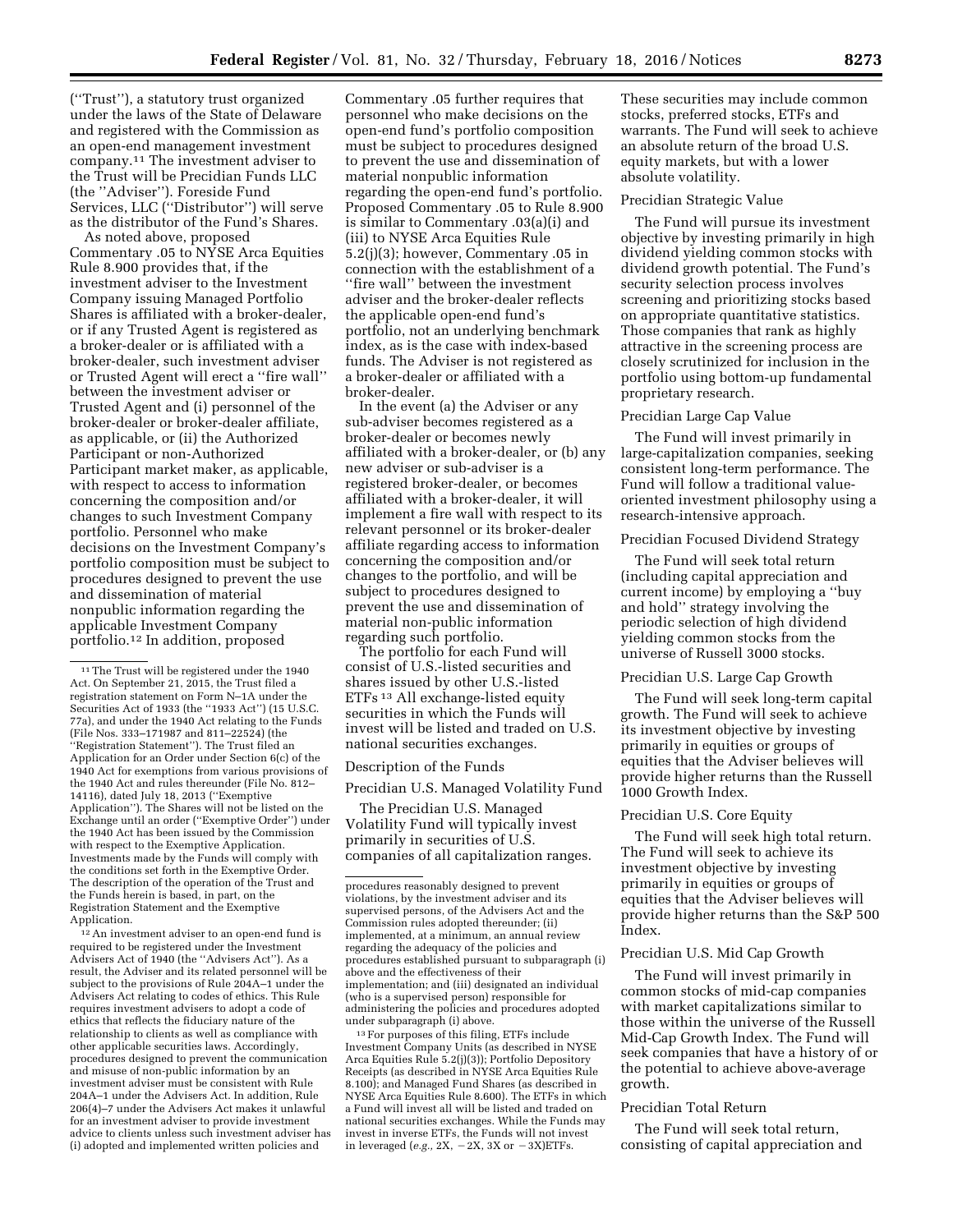current income. The Fund will invest primarily in large, dividend-yielding companies selected by a quantitative total return formula.

## Precidian High Dividend Yield

The Fund will seek to track a benchmark that provides broad exposure to U.S. companies that are dedicated to consistently paying largerthan-average dividends.

#### Precidian Small Cap Dividend Value

The Fund will seek long-term capital appreciation and current income through investments in small cap companies that the Fund believes are undervalued and typically pay a dividend. Such companies generally will have a market capitalization below \$3.5 billion at the time of purchase.

## Precidian Multi-Factor Small Cap Core

The Fund's investment objective will be to provide long-term capital appreciation by investing primarily in a diversified portfolio of small cap equity securities that possess both value and growth characteristics.

Precidian Multi-Factor Small Cap Growth

The Fund's investment objective will be to provide long-term cap appreciation by primarily investing in a diversified portfolio of small cap equity securities.

## Precidian Large Cap Core Plus 130/30

The Fund will invest primarily in securities of large-capitalization companies with characteristics similar to those comprising the Russell 1000. The Fund will take long positions in securities that will likely appreciate more rapidly in rising markets and short positions in those that will likely decline faster in declining markets.

#### Precidian Mid Cap Core Plus 130/30

The Fund will invest primarily in equity securities of mid-cap companies with market capitalizations equal to those within the universe of the Russell Mid Cap Index. The Fund will take long positions in securities that will likely appreciate more rapidly in rising markets and short positions in those that will likely decline faster in declining markets.

## Precidian Small Cap Core Plus 130/30

The Fund will invest primarily in equity securities of small-cap companies with market capitalizations equal to those within the universe of the Russell Small Cap Index. The Fund will take long positions in securities that will likely appreciate more rapidly in rising

markets and short positions in those that will likely decline faster in declining markets.

# Other Investments

While each Fund, under normal market conditions, will invest primarily in U.S.-listed securities, as described above, each Fund may invest its remaining assets in other securities and financial instruments, as described below.

According to the Registration Statement, each Fund may enter into repurchase agreements. A repurchase agreement is an instrument under which the purchaser (*i.e.,* a Fund) acquires the security and the seller agrees, at the time of the sale, to repurchase the security at a mutually agreed upon time and price, thereby determining the yield during the purchaser's holding period. Repurchase agreements may be construed to be collateralized loans by the purchaser to the seller secured by the securities transferred to the purchaser.

Each Fund may enter into reverse repurchase agreements, which involve the sale of securities with an agreement to repurchase the securities at an agreed-upon price, date and interest payment and have the characteristics of borrowing. Generally, the effect of such transactions is that the Fund can recover all or most of the cash invested in the portfolio securities involved during the term of the reverse repurchase agreement, while in many cases the Fund is able to keep some of the interest income associated with those securities.

Each Fund may invest a portion of its assets in cash or cash equivalents.14

Each Fund may invest in the securities of other investment companies (including money market funds) to the extent allowed by law.

#### Investment Restrictions

A Fund may not, with respect to 75% of its total assets, purchase securities of any issuer (except securities issued or guaranteed by the U.S. government, its

agencies or instrumentalities or shares of investment companies) if, as a result, more than 5% of its total assets would be invested in the securities of such issuer; or (ii) acquire more than 10% of the outstanding voting securities of any one issuer (and for purposes of this policy, the issuer of the underlying security will be deemed to be the issuer of any respective depositary receipt).15

A Fund may not invest 25% or more of its total assets in the securities of one or more issuers conducting their principal business activities in the same industry or group of industries. This limitation does not apply to investments in securities issued or guaranteed by the U.S. government, its agencies or instrumentalities, or shares of investment companies. A Fund will not invest 25% or more of its total assets in any investment company that so concentrates.16

Each Fund may invest up to an aggregate amount of 15% of its net assets in illiquid assets (calculated at the time of investment),<sup>17</sup> consistent with Commission guidance. Each Fund will monitor its portfolio liquidity on an ongoing basis to determine whether, in light of current circumstances, an adequate level of liquidity is being maintained, and will consider taking appropriate steps in order to maintain adequate liquidity if, through a change in values, net assets, or other circumstances, more than 15% of a Fund's net assets are invested in illiquid assets. Illiquid assets include securities subject to contractual or other restrictions on resale and other instruments that lack readily available markets as determined in accordance with Commission staff guidance.<sup>18</sup>

17 In reaching liquidity decisions, the Adviser may consider the following factors: the frequency of trades and quotes for the security; the number of dealers wishing to purchase or sell the security and the number of other potential purchasers; dealer undertakings to make a market in the security; and the nature of the security and the nature of the marketplace in which it trades (*e.g.,* the time needed to dispose of the security, the method of soliciting offers and the mechanics of transfer).

18The Commission has stated that long-standing Commission guidelines have required open-end funds to hold no more than 15% of their net assets in illiquid securities and other illiquid assets. *See*  Investment Company Act Release No. 28193 (March 11, 2008), 73 FR 14618 (March 18, 2008), footnote 34. *See also,* Investment Company Act Release No. 5847 (October 21, 1969), 35 FR 19989 (December 31, 1970) (Statement Regarding ''Restricted Securities''); Investment Company Act Release No. 18612 (March 12, 1992), 57 FR 9828 (March 20,

<sup>14</sup>For purposes of this filing, cash equivalents include short-term instruments (instruments with maturities of less than 3 months) of the following types: (i) U.S. Government securities, including bills, notes and bonds differing as to maturity and rates of interest, which are either issued or guaranteed by the U.S. Treasury or by U.S. Government agencies or instrumentalities; (ii) certificates of deposit issued against funds deposited in a bank or savings and loan association; (iii) bankers' acceptances, which are short-term credit instruments used to finance commercial transactions; (iv) repurchase agreements and reverse repurchase agreements; (v) bank time deposits, which are monies kept on deposit with banks or savings and loan associations for a stated period of time at a fixed rate of interest; (vi) commercial paper, which are short-term unsecured promissory notes; and (vii) money market funds.

<sup>&</sup>lt;sup>15</sup>The diversification standard is set forth in Section 5(b)(1) of the 1940 Act.

<sup>16</sup>*See* Form N–1A, Item 9. The Commission has taken the position that a fund is concentrated if it invests more than 25% of the value of its total assets in any one industry. *See, e.g.,* Investment Company Act Release No. 9011 (October 30, 1975), 40 FR 54241 (November 21, 1975).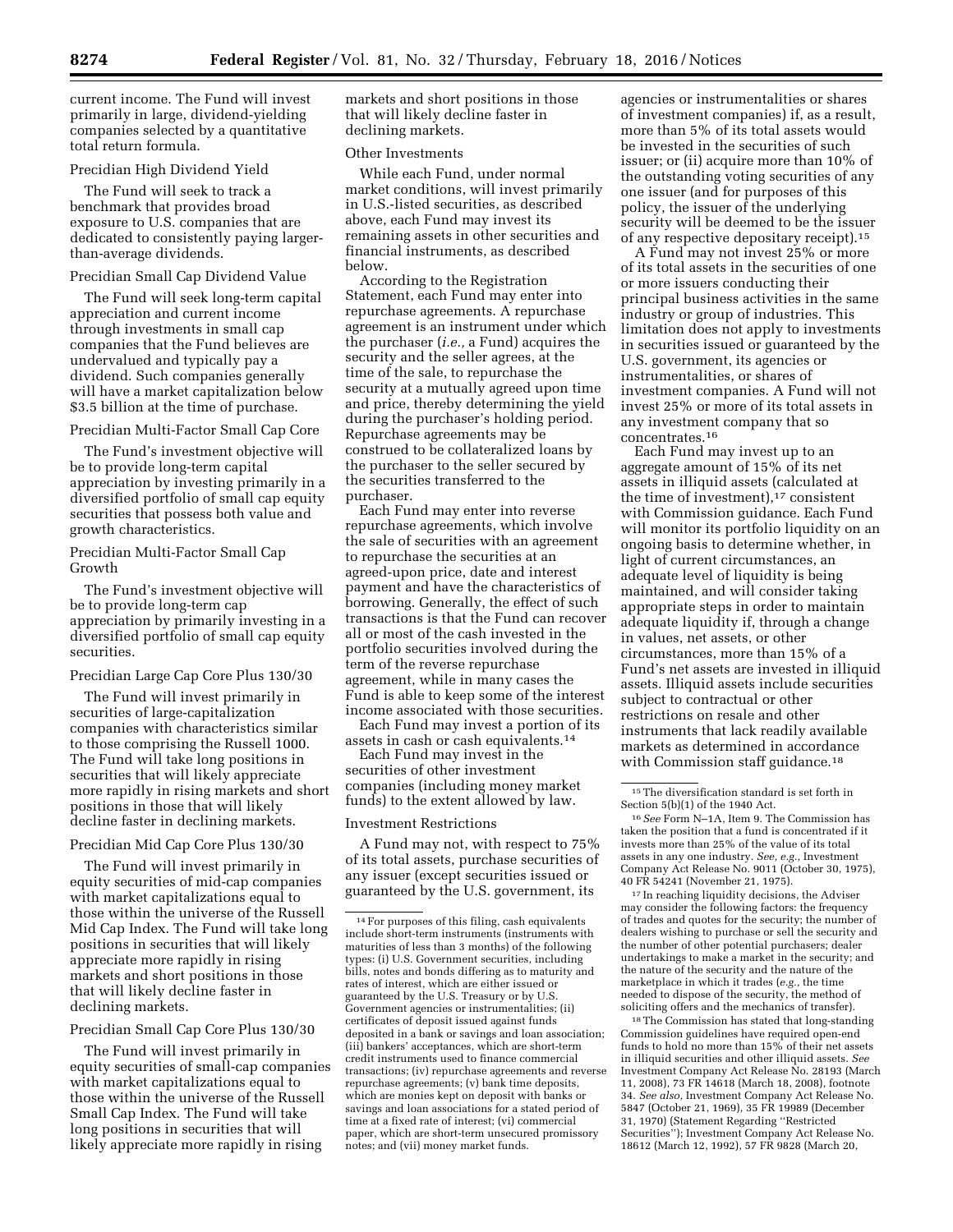According to the Registration Statement, each Fund will seek to qualify for treatment as a Regulated Investment Company (''RIC'') under the Internal Revenue Code.19

The Shares of each Fund will conform to the initial and continued listing criteria under proposed Rule 8.900. The Funds will not invest in options, futures, forwards or swaps.

Each Fund's investments will be consistent with its investment objective and will not be used to enhance leverage. While a Fund may invest in inverse ETFs, a Fund will not invest in leveraged (*e.g.*,  $2X$ ,  $-2X$ ,  $3X$  or  $-3X$ ) ETFs.

The Funds will not invest in non-U.S.-listed securities.

# Creations and Redemptions of Shares

In connection with the creation and redemption of Creation Units (defined below), the delivery or receipt of any portfolio securities in-kind will be required to be effected through a confidential brokerage account (*i.e.,* a Confidential Account) with a Trusted Agent, which will be a bank or brokerdealer such as JP Morgan Chase, State Street Bank and Trust, or Bank of New York Mellon, for the benefit of an Authorized Participant.20 An Authorized Participant will generally be a Depository Trust Company (''DTC'') Participant that has executed a ''Participant Agreement'' with the Distributor with respect to the creation and redemption of Creation Units and formed a Confidential Account for its benefit in accordance with the terms of the Participant Agreement. For purposes of creations or redemptions, all transactions will be effected through that Confidential Account, for the benefit of the Authorized Participant without disclosing the identity of such securities to the Authorized Participant. Each Trusted Agent will be given, before the commencement of trading each Business Day (defined below), both the holdings of a Fund and their relative weightings for that day. This information will permit an Authorized

19 26 U.S.C. 851.

Participant, or other market participant that has established a Confidential Account with a Trusted Agent, to instruct the Trusted Agent to buy and sell positions in the portfolio securities to permit Bona Fide Arbitrage, as defined above.

Shares of each Fund will be issued in Creation Units of 25,000 or more Shares. The Funds will offer and sell Creation Units through the Distributor on a continuous basis at the NAV per Share next determined after receipt of an order in proper form. The NAV per Share of each Fund will be determined as of the close of regular trading on the New York Stock Exchange (''NYSE'') on each day that the NYSE is open. A ''Business Day'' is defined as any day that the Trust is open for business. The Funds will sell and redeem Creation Units only on Business Days. Applicants anticipate that the initially price of a Share will range from \$20 to \$30, and that the price of a Creation Unit initial will range from \$1,000,000 to \$5,000,000.21

In order to keep costs low and permit each Fund to be as fully invested as possible, Shares will be purchased and redeemed in Creation Units and generally on an in-kind basis. Accordingly, except where the purchase or redemption will include cash under the limited circumstances described in the Registration Statement, purchasers will be required to purchase Creation Units by making an in-kind deposit of specified instruments (''Deposit Instruments''), and shareholders redeeming their Shares will receive an in-kind transfer of specified instruments (''Redemption Instruments'').22 On any given Business Day, the names and quantities of the instruments that constitute the Deposit Instruments and the names and quantities of the instruments that constitute the Redemption Instruments will be identical, and these instruments may be referred to, in the case of either a purchase or a redemption, as the "Creation Basket."<sup>23</sup>

22The Funds must comply with the federal securities laws in accepting Deposit Instruments and satisfying redemptions with Redemption Instruments, including that the Deposit Instruments and Redemption Instruments are sold in transactions that would be exempt from registration under the 1933 Act.

23 In determining whether a particular Fund will sell or redeem Creation Units entirely on a cash or in-kind basis, whether for a given day or a given

As noted above, each Authorized Participant will be required to establish a Confidential Account with a Trusted Agent and transact with each Fund through that Confidential Account.24 Therefore, before the commencement of trading on each Business Day, the Trusted Agent of each Authorized Participant will be provided, on a confidential basis, with a list of the names and quantities of the instruments comprising a Creation Basket, as well as the estimated Balancing Amount (if any), for that day. The published Creation Basket will apply until a new Creation Basket is announced on the following Business Day, and there will be no intra-day changes to the Creation Basket except to correct errors in the published Creation Basket. The instruments and cash that the purchaser is required to deliver in exchange for the Creation Units it is purchasing are referred to as the ''Portfolio Deposit.''

#### Placement of Purchase Orders

Each Fund will issue Shares through the Distributor on a continuous basis at NAV. The Exchange represents that the issuance of Shares will operate in a manner substantially similar to that of other ETFs.

Each Fund will issue Shares only at the NAV per Share next determined after an order in proper form is received. The Trust will sell and redeem Shares on each such day and will not suspend the right of redemption or postpone the date of payment or satisfaction upon redemption for more than seven days, other than as provided by Section 22(d) of the 1940 Act.

Shares may be purchased from a Fund by an Authorized Participant for its own account or for the benefit of a customer. The Distributor will furnish acknowledgements to those placing such orders that the orders have been accepted, but the Distributor may reject any order which is not submitted in proper form, as described in a Fund's prospectus or Statement of Additional Information (''SAI''). Purchases of Shares will be settled in-kind or cash for an amount equal to the applicable NAV per Share purchased plus applicable ''Transaction Fees'', as discussed below.

The NAV of each Fund is expected to be determined once each Business Day at a time determined by the Trust's

<sup>1992) (</sup>Revisions of Guidelines to Form N–1A). A fund's portfolio security is illiquid if it cannot be disposed of in the ordinary course of business within seven days at approximately the value ascribed to it by the fund. *See* Investment Company Act Release No. 14983 (March 12, 1986), 51 FR 9773 (March 21, 1986) (adopting amendments to Rule 2a–7 under the 1940 Act); Investment Company Act Release No. 17452 (April 23, 1990), 55 FR 17933 (April 30, 1990) (adopting Rule 144A under the Securities Act of 1933).

<sup>20</sup> In the event that a Trusted Agent is a bank, the bank will be required to have an affiliated brokerdealer to accommodate the execution of hedging transactions on behalf of the holder of a Confidential Account.

<sup>21</sup>The Adviser represents that the Funds intend to engage in share splits and reverse splits in order to keep the price of Shares generally within this range. By keeping the price of a Share in this range, it will dampen the impact of volatility in the prices of the underlying portfolio securities in a Fund, which has the effect of making it almost impossible to determine, based on changes in market prices, what securities are being held in a Fund's portfolio.

order, the key consideration will be the benefit that would accrue to a Fund and its investors. The Adviser represents that the Funds do not currently anticipate the need to sell or redeem Creation Units entirely on a cash basis.

<sup>24</sup>The Adviser represents that transacting through a Confidential Account is similar to transacting through a broker-dealer account, except that the Trusted Agent will be bound to keep the names and weights of the portfolio securities confidential.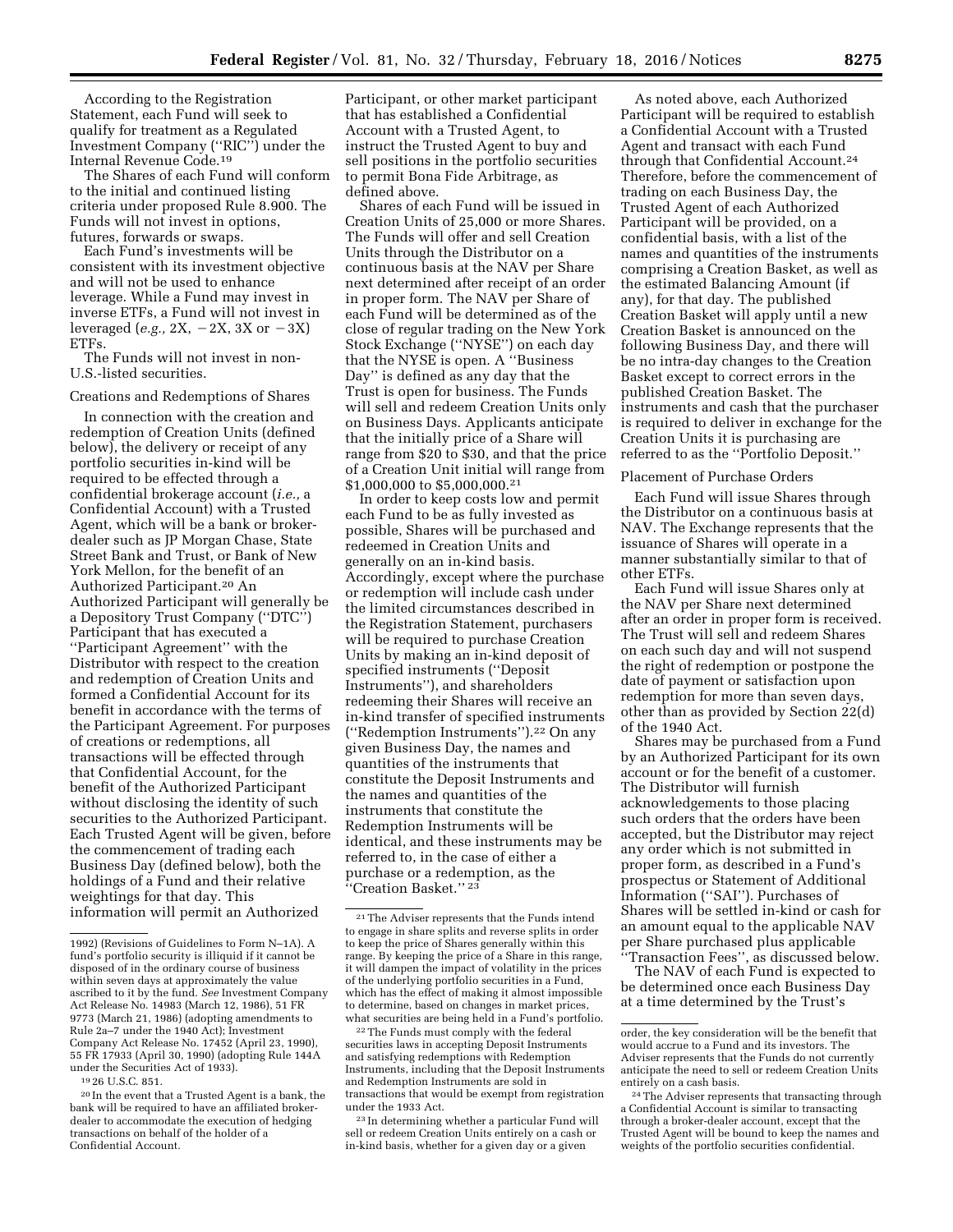Board of Directors (''Board''), currently anticipated to be as of the close of the regular trading session on the NYSE (ordinarily 4:00 p.m. E.T.) (the ''Valuation Time''). Each Fund will establish a cut-off time (''Order Cut-Off Time'') for purchase orders in proper form. To initiate a purchase of Shares, an Authorized Participant must submit to the Distributor an irrevocable order to purchase such Shares after the most recent prior Valuation Time but not later than the Order Cut-Off Time. The Order Cut-Off Time for a Fund may be its Valuation Time, or may be prior to the Valuation Time if the Board determines that an earlier Order Cut-Off Time for purchase of Shares is necessary and is in the best interests of Fund shareholders.

All orders to purchase Creation Units must be received by the Distributor no later than the scheduled closing time of the regular trading session on the NYSE (ordinarily 4:00 p.m. E.T.) (''Order Cut-Off Time'') in each case on the date such order is placed (''Transmittal Date'') in order for the purchaser to receive the NAV per Share determined on the Transmittal Date. In the case of custom orders, the order must be received by the Distributor, no later than 3:00 p.m. E.T., or such earlier time as may be designated by the Funds and disclosed to Authorized Participants.25 The Distributor will maintain a record of Creation Unit purchases and will send out confirmations of such purchases.26

## Transaction Fees

The Trust may impose purchase or redemption transaction fees (''Transaction Fees'') in connection with the purchase or redemption of Shares from the Funds. The exact amounts of any such Transaction Fees will be determined by the Adviser but will not exceed 2%. The purpose of the Transaction Fees is to protect the continuing shareholders against possible dilutive transactional expenses, including operational processing and brokerage costs, associated with establishing and liquidating portfolio positions, including short positions, in connection with the purchase and redemption of Shares.

## Purchases of Shares—Secondary Market

Only Authorized Participants and their customers will be able to acquire

Shares at NAV directly from a Fund through the Distributor. The required payment must be transferred in the manner set forth in a Fund's SAI by the specified time on the third DTC settlement day following the day it is transmitted (the ''Transmittal Date''). These investors and others will also be able to purchase Shares in secondary market transactions at prevailing market prices. Each Fund will reserve the right to reject any purchase order at any time.

# Redemption

Beneficial Owners may sell their Shares in the secondary market. Alternatively, investors that own enough Shares to constitute a Redemption Unit (currently, 25,000 Shares) or multiples thereof may redeem those Shares through the Distributor, which will act as the Trust's representative for redemption. The size of a Redemption Unit will be subject to change. Redemption orders for Redemption Units or multiples thereof must be placed by or through an Authorized Participant.

## Authorized Participant Redemption

The Shares may be redeemed to a Fund in Redemption Unit size or multiples thereof as described below. Redemption orders of Redemption Units must be placed by or through an Authorized Participant (''AP Redemption Order''). Each Fund will establish an Order Cut-Off Time for redemption orders of Redemption Units in proper form. Redemption Units of the Fund will be redeemable at their NAV per Share next determined after receipt of a request for redemption by the Trust in the manner specified below before the Order Cut-Off Time. To initiate an AP Redemption Order, an Authorized Participant must submit to the Distributor an irrevocable order to redeem such Redemption Unit after the most recent prior Valuation Time but not later than the Order Cut-Off Time. The Order Cut-Off Time for a Fund may be its Valuation Time, or may be prior to the Valuation Time if the Board determines that an earlier Order Cut-Off Time for redemption of Redemption Units is necessary and is in the best interests of Fund shareholders.

Consistent with the provisions of Section 22(e) of the 1940 Act and Rule 22e–2 thereunder, the right to redeem will not be suspended, nor payment upon redemption delayed, except for: (1) Any period during which the NYSE is closed other than customary weekend and holiday closings, (2) any period during which trading on the NYSE is restricted, (3) any period during which an emergency exists as a result of which

disposal by a Fund of securities owned by it is not reasonably practicable or it is not reasonably practicable for a Fund to determine its NAV, and (4) for such other periods as the Commission may by order permit for the protection of shareholders.

Redemptions will occur primarily inkind, although redemption payments may also be made partly or wholly in cash.27 The Participant Agreement signed by each Authorized Participant will require establishment of a Confidential Account to receive distributions of securities in-kind upon redemption.28 Each Authorized Participant will be required to appoint a Trusted Agent of its Confidential Account in order to facilitate orderly processing of redemptions. While a Fund will generally distribute securities in-kind, the Adviser may determine from time to time that it is not in a Fund's best interests to distribute securities in-kind, but rather to sell securities and/or distribute cash. For example, the Adviser may distribute cash to facilitate orderly portfolio management in connection with rebalancing or transitioning a portfolio in line with its investment objective, or if there is substantially more creation than redemption activity during the period immediately preceding a redemption request, or as necessary or appropriate in accordance with applicable laws and regulations. In this manner, a Fund can use in-kind redemptions to reduce the unrealized capital gains that may, at times, exist in a Fund by distributing low cost lots of each security that a Fund needs to dispose of to maintain its desired portfolio exposures. Shareholders of a Fund would benefit from the in-kind redemptions through the reduction of the unrealized capital gains in a Fund that would otherwise have to be realized and, eventually, distributed to shareholders.

The redemption basket will consist of the same securities for all Authorized Participants on any given day subject to the Adviser's ability to make minor

<sup>&</sup>lt;sup>25</sup>A "custom order" is any purchase or redemption of Shares made in whole or in part on a cash basis, as provided in the Registration Statement.

<sup>26</sup>A Trusted Agent will provide information related to creations and redemption of Creation Units to the Financial Industry Regulatory Authority (''FINRA'') upon request.

<sup>27</sup> It is anticipated that any portion of a Fund's NAV attributable to appreciated short positions will be paid in cash, as securities sold short are not susceptible to in-kind settlement. The value of other positions not susceptible to in-kind settlement may also be paid in cash.

<sup>28</sup>The terms of each Confidential Account will be set forth as an exhibit to the applicable Participant Agreement, which will be signed by each Authorized Participant. The terms of the Confidential Account will provide that the trust be formed under applicable state laws; the Custodian may act as Trusted Agent of the Confidential Account; and the Trusted Agent will be paid by the Authorized Participant a fee negotiated directly between the Authorized Participants and the Trusted Agent(s).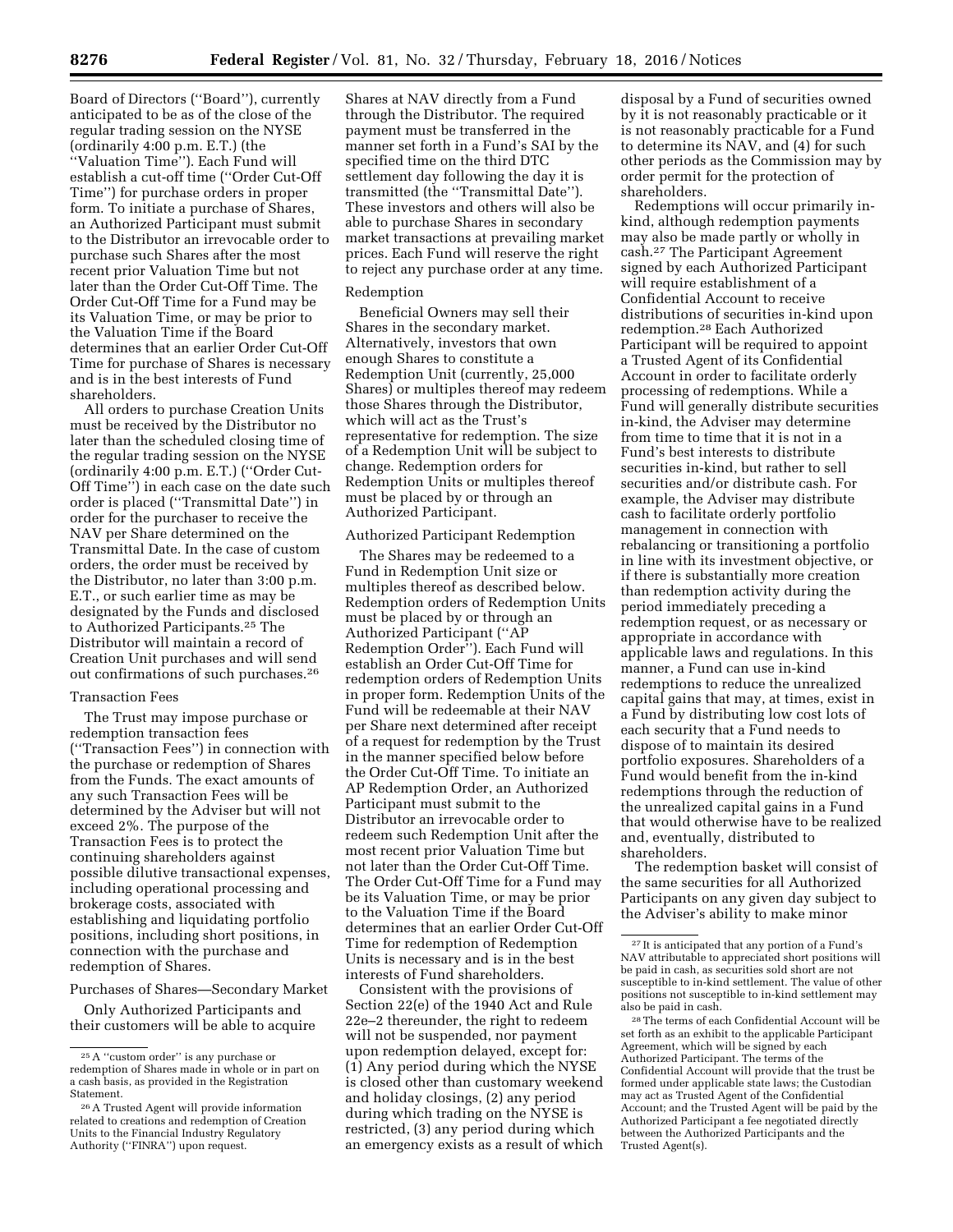adjustments to address odd lots, fractional shares, tradeable sizes or other situations.

After receipt of a Redemption Order, a Fund's custodian (''Custodian'') will typically deliver securities to the Confidential Account on a pro rata basis (which securities are determined by the Adviser) with a value approximately equal to the value of the Shares 29 tendered for redemption at the Cut-Off time. The Custodian will make delivery of the securities by appropriate entries on its books and records transferring ownership of the securities to the Authorized Participant's Confidential Account, subject to delivery of the Shares redeemed. The Trusted Agent of the Confidential Account will in turn liquidate, hedge or otherwise manage the securities based on instructions from the Authorized Participant.30 If the Trusted Agent is instructed to sell all securities received at the close on the redemption date, the Trusted Agent will pay the liquidation proceeds net of expenses plus or minus any cash balancing amount to the Authorized Participant through DTC.31 The redemption securities that the Confidential Account receives is expected to mirror the portfolio holdings of a Fund pro rata. To the extent a Fund distributes portfolio securities through an in-kind distribution to more than one Confidential Account for the benefit of that account's Authorized Participant, each Fund expects to distribute a pro rata portion of the portfolio securities selected for distribution to each redeeming Authorized Participant.

If the Authorized Participant would receive a security that it is restricted from receiving, a Fund will deliver cash equal to the value of that security.

To address odd lots, fractional shares, tradeable sizes or other situations where

during normal trading hours.<br><sup>31</sup> Under applicable provisions of the Internal Revenue Code, the Authorized Participant is expected to be deemed a ''substantial owner'' of the Confidential Account because it receives distributions from the Confidential Account. As a result, all income, gain or loss realized by the Confidential Account will be directly attributed to the Authorized Participant. In a redemption, the Authorized Participant will have a basis in the distributed securities equal to the fair market value at the time of the distribution and any gain or loss realized on the sale of those Shares will be taxable income to the Authorized Participant.

dividing securities is not practical or possible, the Adviser may make minor adjustments to the pro rata portion of portfolio securities selected for distribution to each redeeming Authorized Participant on such Business Day.

The Trust will accept a Redemption Order in proper form. A Redemption Order is subject to acceptance by the Trust and must be preceded or accompanied by an irrevocable commitment to deliver the requisite number of Shares. At the time of settlement, an Authorized Participant will initiate a delivery of the Shares versus subsequent payment against the proceeds, if any, of the sale of portfolio securities distributed to the applicable Confidential Account plus or minus any cash balancing amounts, and less the expenses of liquidation.

#### Net Asset Value

The NAV per Share of a Fund will be computed by dividing the value of the net assets of a Fund (*i.e.,* the value of its total assets less total liabilities) by the total number of Shares of a Fund outstanding, rounded to the nearest cent. Expenses and fees, including, without limitation, the management, administration and distribution fees, will be accrued daily and taken into account for purposes of determining NAV. Interest and investment income on the Trust's assets accrue daily and will be included in the Fund's total assets. The NAV per Share for a Fund will be calculated by a Fund's administrator (''Administrator'') and determined as of the close of the regular trading session on the NYSE (ordinarily 4:00 p.m., E.T.) on each day that the NYSE is open.

Shares of exchange-listed equity securities will be valued at market value, which will generally be determined using the last reported official closing or last trading price on the exchange or market on which the securities are primarily traded at the time of valuation. Repurchase and reverse repurchase agreements will be valued based on price quotations or other equivalent indications of value provided by a third-party pricing service. Money market funds will be valued based on price quotations or other equivalent indications of value provided by a third-party pricing service. Cash equivalents will generally be valued on the basis of independent pricing services or quotes obtained from brokers and dealers.

When last sale prices and market quotations are not readily available, are deemed unreliable or do not reflect material events occurring between the

close of local markets and the time of valuation, investments will be valued using fair value pricing as determined in good faith by the Adviser under procedures established by and under the general supervision and responsibility of the Trust's Board of Trustees. Investments that may be valued using fair value pricing include, but are not limited to: (1) Securities that are not actively traded; (2) securities of an issuer that becomes bankrupt or enters into a restructuring; and (3) securities whose trading has been halted or suspended.

The frequency with which each Fund's investments will be valued using fair value pricing will primarily be a function of the types of securities and other assets in which the respective Fund will invest pursuant to its investment objective, strategies and limitations. If the Funds invest in openend management investment companies registered under the 1940 Act (other than ETFs), they may rely on the NAVs of those companies to value the shares they hold of them.

Valuing the Funds' investments using fair value pricing involves the consideration of a number of subjective factors and thus the prices for those investments may differ from current market valuations. Accordingly, fair value pricing could result in a difference between the prices used to calculate NAV and the prices used to determine a Fund's VIIV, which could result in the market prices for Shares deviating from NAV. In cases where the fair value price of the security is materially different from the pricing data provided by the independent pricing sources and the Adviser determined that the ongoing pricing information is not likely to be reliable, the fair value will be used for calculation of the VIIV, and a Fund's Custodian will be instructed to disclose the identity and weight of the fair valued securities, as well as the fair value price being used for the security.

## Availability of Information

#### The Funds' Web site

(*[www.precidianfunds.com](http://www.precidianfunds.com)*), which will be publicly available prior to the public offering of Shares, will include a form of the prospectus for each Fund that may be downloaded. The Funds' Web site will include additional quantitative information updated on a daily basis, including, for each Fund, (1) daily trading volume, the prior Business Day's reported closing price, NAV and midpoint of the bid/ask spread at the time of calculation of such NAV (the ''Bid/

<sup>29</sup> If the NAV of the Shares redeemed differs from the value of the securities delivered to the applicable Confidential Account, the Fund will pay a cash balancing amount to compensate for the difference between the value of the securities<br>delivered and the NAV.

<sup>&</sup>lt;sup>30</sup> An Authorized Participant will issue execution instructions to the Trusted Agent and be responsible for all associated profit or losses. Like a traditional ETF, the Authorized Participant has the ability to sell the basket securities at any point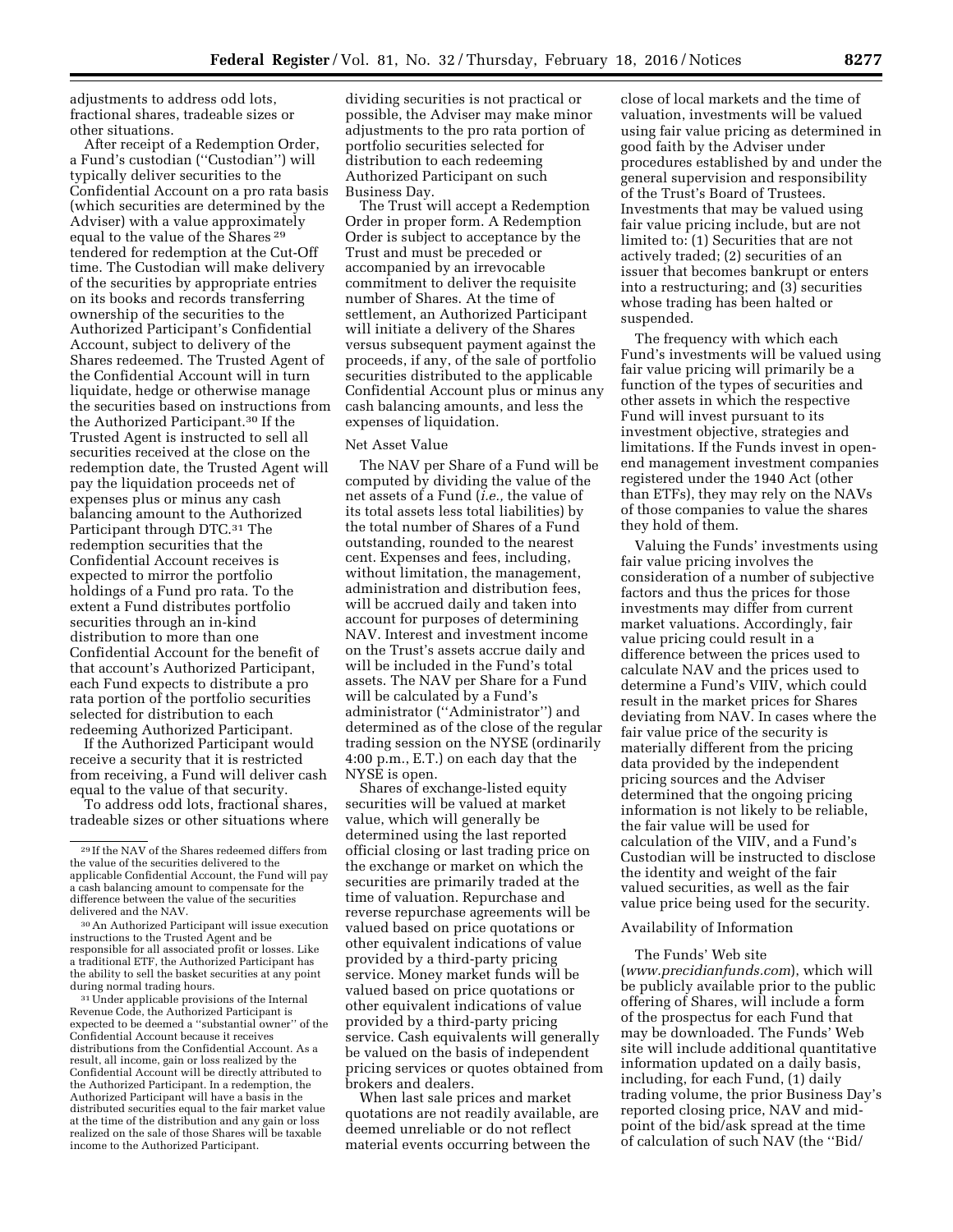Ask Price"),<sup>32</sup> and a calculation of the premium and discount of the Bid/Ask Price against the NAV, and (2) data in chart format displaying the frequency distribution of discounts and premiums of the daily Bid/Ask Price against the NAV, within appropriate ranges, for each of the four previous calendar quarters. The Web site and information will be publicly available at no charge.

As noted above, a mutual fund is required to file with the Commission its complete portfolio schedules for the second and fourth fiscal quarters on Form N–SAR under the 1940 Act, and is required to file its complete portfolio schedules for the first and third fiscal quarters on Form N–Q under the 1940 Act, within 60 days of the end of the quarter. Form N–Q requires funds to file the same schedules of investments that are required in annual and semi-annual reports to shareholders. The Trust's SAI and each Fund's shareholder reports will be available free upon request from the Trust. These documents and forms may be viewed on-screen or downloaded from the Commission's Web site at *[www.sec.gov.](http://www.sec.gov)* 

Information regarding market price and trading volume of the Shares will be continually available on a real-time basis throughout the day on brokers' computer screens and other electronic services. Information regarding the previous day's closing price and trading volume information for the Shares will be published daily in the financial section of newspapers. Updated price information for U.S. exchange-listed equity securities is available through major market data vendors or securities exchanges trading such securities. The intraday, closing and settlement prices of money market funds, repurchase agreements, reverse repurchase agreements and cash equivalents will be readily available from published or other public sources, or major market data vendors such as Bloomberg and Thomson Reuters. The NAV of any investment company security investment will be readily available on the Web site of the relevant investment company and from major market data vendors. Quotation and last sale information for the Shares will be available via the Consolidated Tape Association (''CTA'') high-speed line. In addition, the VIIV, as defined in NYSE Arca Equities Rule 8.900(c)(3) and as described further below, will be widely disseminated by one or more major

market data vendors at least every second during the Exchange's Core Trading Session.

Dissemination of the Verified Intraday Indicative Value

The VIIV, which is approximate value of each Fund's investments on a per Share basis, will be disseminated every second during the Exchange's Core Trading Session. The VIIV should not be viewed as a ''real-time'' update of NAV because the VIIV may not be calculated in the same manner as NAV, which is computed once per day.

The Exchange will disseminate the VIIV for each Fund in one-second intervals during the Core Trading Session, through the facilities of the CTA. The VIIV is essentially an intraday NAV calculation every second during the Core Trading Session. Each Fund will adopt procedures governing the calculation of the VIIV and will bear responsibility for the accuracy of its calculation. Pursuant to those procedures, the VIIV will include all accrued income and expenses of a Fund and will assure that any extraordinary expenses, booked during the day, that would be taken into account in calculating a Fund's NAV for that day are also taken into account in calculating the VIIV. For purposes of the VIIV, securities held by a Fund will be valued throughout the day based on the mid-point between the disseminated current national best bid and offer. The Adviser represents that, by utilizing the mid-point pricing for purposes of VIIV calculation, stale prices are eliminated and more accurate representation of the real time value of the underlying securities is provided to the market. Specifically, quotations based on the mid-point of bid/ask spreads more accurately reflect current market sentiment by providing real time information on where market participants are willing to buy or sell securities at that point in time. Using quotations rather than last sale information addresses concerns regarding the staleness of pricing information of less actively traded securities. Because quotations are updated more frequently than last sale information especially for inactive securities, the VIIV will be based on more current and accurate information. The use of quotations will also dampen the impact of any momentary spikes in the price of a portfolio security.

Each Fund will utilize two independent pricing sources to provide two independent sources of pricing information. Each Fund will also utilize a ''Pricing Verification Agent'' and establish a computer-based protocol that

will permit the Pricing Verification Agent to continuously compare the two data streams from the independent pricing agents sources on a real time basis.33 A single VIIV will be disseminated publicly for each Fund; however, the Pricing Verification Agent will continuously compare the public VIIV against a non-public alternative intra-day indicative value to which the Pricing Verification Agent has access. If it becomes apparent that there is a material discrepancy between the two data streams, the Exchange will be notified and have the ability to halt trading in a Fund until the discrepancy is resolved. Each Fund's Board will review the procedures used to calculate the VIIV and maintain its accuracy as appropriate, but not less than annually. The specific methodology for calculating the VIIV will be disclosed on each Fund's Web site.

#### Trading Halts

With respect to trading halts, the Exchange may consider all relevant factors in exercising its discretion to halt or suspend trading in the Shares of the Funds.34 Trading in Shares of the Funds will be halted if the circuit breaker parameters in NYSE Arca Equities Rule 7.12 have been reached. Trading also may be halted because of market conditions or for reasons that, in the view of the Exchange, make trading in the Shares inadvisable. These may include: (1) If the VIIV applicable to a Fund's Shares is not being disseminated as required; (2) the extent to which trading is not occurring in the securities and/or the financial instruments comprising the holdings of a Fund; or (3) whether other unusual conditions or circumstances detrimental to the maintenance of a fair and orderly market are present. Trading in the Shares will be subject to NYSE Arca Equities Rule 8.900(d)(2)(C), which sets forth circumstances under which Shares of the Funds will be halted.

#### Trading Rules

The Exchange deems the Shares to be equity securities, thus rendering trading in the Shares subject to the Exchange's existing rules governing the trading of equity securities. Shares will trade on the NYSE Arca Marketplace only during the Core Trading Session in accordance with NYSE Arca Equities Rule 7.34(a)(3)(A). As provided in NYSE Arca Equities Rule 7.6, Commentary .03, the minimum price variation (''MPV'') for

<sup>32</sup>The Bid/Ask Price of a Fund will be determined using the mid-point of the highest bid and the lowest offer on the Exchange as of the time of calculation of a Fund's NAV. The records relating to Bid/Ask Prices will be retained by each Fund and its service providers.

<sup>33</sup>A Fund's Custodian will provide, on a daily basis, the constituent basket file comprised of all securities plus any cash to the independent pricing agent(s) for purposes of pricing.

<sup>&</sup>lt;sup>34</sup> See NYSE Arca Equities Rule 7.12.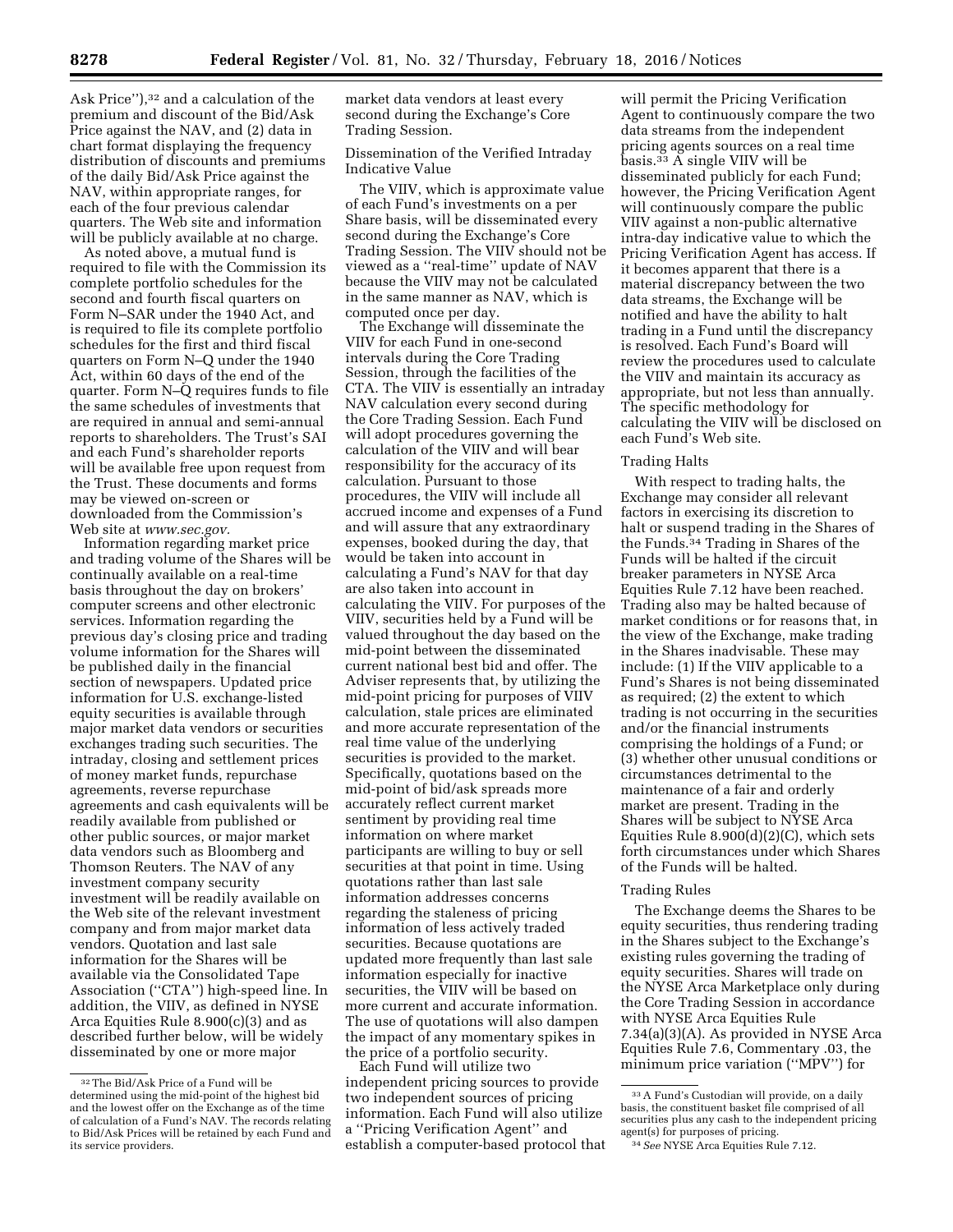quoting and entry of orders in equity securities traded on the NYSE Arca Marketplace is \$0.01, with the exception of securities that are priced less than \$1.00 for which the MPV for order entry is \$0.0001.

The Shares will conform to the initial and continued listing criteria under NYSE Arca Equities Rule 8.900. The Exchange represents that, for initial and/or continued listing, each Fund will be in compliance with Rule 10A–3 under the Act,35 as provided by NYSE Arca Equities Rule 5.3. A minimum of 100,000 Shares of each Fund will be outstanding at the commencement of trading on the Exchange. The Exchange will obtain a representation from the issuer of the Shares of each Fund that the NAV per Share of each Fund will be calculated daily and will be made available to all market participants at the same time.

#### Surveillance

The Exchange represents that trading in the Shares will be subject to the existing trading surveillances, administered by regulatory staff of the Exchange or the FINRA on behalf of the Exchange, which are designed to detect violations of Exchange rules and applicable federal securities laws.36 The Exchange represents that these procedures are adequate to properly monitor Exchange trading of the Shares in all trading sessions and to deter and detect violations of Exchange rules and federal securities laws applicable to trading on the Exchange.

The surveillances referred to above generally focus on detecting securities trading outside their normal patterns, which could be indicative of manipulative or other violative activity. When such situations are detected, surveillance analysis follows and investigations are opened, where appropriate, to review the behavior of all relevant parties for all relevant trading violations.

FINRA, on behalf of the Exchange, or the regulatory staff of the Exchange, will communicate as needed regarding trading in the Shares, underlying stocks and ETFs with other markets and other entities that are members of the Intermarket Surveillance Group (''ISG''), and FINRA, on behalf of the Exchange, or the regulatory staff of the Exchange, may obtain trading information regarding trading such securities from such markets and other entities. In

addition, the Exchange may obtain information regarding trading in the Shares, underlying stocks and ETFs from markets and other entities that are members of ISG or with which the Exchange has in place a comprehensive surveillance sharing agreement.<sup>37</sup>

The Funds' Adviser will make available daily to FINRA and the Exchange the portfolio holdings of each Fund in order to facilitate the performance of the surveillances referred to above.

In addition, the Exchange also has a general policy prohibiting the distribution of material, non-public information by its employees.

# Information Bulletin

Prior to the commencement of trading, the Exchange will inform its Equity Trading Permit (''ETP'') Holders in an Information Bulletin (''Bulletin'') of the special characteristics and risks associated with trading the Shares. Specifically, the Bulletin will discuss the following: (1) The procedures for purchases and redemptions of Shares; (2) NYSE Arca Equities Rule 9.2(a), which imposes a duty of due diligence on its ETP Holders to learn the essential facts relating to every customer prior to trading the Shares; (4) how information regarding the VIIV is disseminated; (5) the requirement that ETP Holders deliver a prospectus to investors purchasing newly issued Shares prior to or concurrently with the confirmation of a transaction; and (6) trading information.

In addition, the Bulletin will reference that the Funds are subject to various fees and expenses described in the Registration Statement. The Bulletin will discuss any exemptive, no-action, and interpretive relief granted by the Commission from any rules under the Act. The Bulletin will also disclose that the NAV for the Shares will be calculated after 4:00 p.m., E.T. each trading day.

#### 2. Statutory Basis

The Exchange believes that the proposed rule change is consistent with Section 6(b) of the Act,<sup>38</sup> in general, and furthers the objectives of Section 6(b)(5) of the Act,39 in particular, in that it is designed to prevent fraudulent and manipulative acts and practices, to promote just and equitable principles of trade, to remove impediments to and perfect the mechanism of a free and open market and a national market

system, and, in general, to protect investors and the public interest.

The Exchange believes that proposed Rule 8.900 is designed to prevent fraudulent and manipulative acts and practices in that the proposed rules relating to listing and trading of Managed Portfolio Shares provide specific initial and continued listing criteria required to be met by such securities. Proposed Rule 8.900(d) sets forth initial and continued listing criteria applicable to Managed Portfolio Shares. Proposed Rule 8.900(d)(1) provides that, for each series of Managed Portfolio Shares, the Corporation will establish a minimum number of Managed Portfolio Shares required to be outstanding at the time of commencement of trading. In addition, the Corporation will obtain a representation from the issuer of each series of Managed Portfolio Shares that the NAV per share for the series will be calculated daily and that the NAV will be made available to all market participants at the same time. Proposed Rule 8.900(d)(2) provides that each series of Managed Portfolio Shares will be listed and traded subject to application of the specified continued listing criteria, as described above. Proposed Rule 8.900(d)(2)(A) provides that the VIIV for Managed Portfolio Shares will be widely disseminated by one or more major market data vendors every second during the Exchange's Core Trading Session. Proposed Rule 8.900(d)(2)(C) provides that, upon notification to the Corporation by the Investment Company or its agent that (i) the prices from the multiple independent pricing sources to be validated by the Investment Company's pricing verification agent differ by more than 25 basis points for 60 seconds in connection with pricing of the VIIV, or (ii) that the VIIV of a series of Managed Portfolio Shares is not being priced and disseminated in one-second intervals, as required, the Corporation shall halt trading in the Managed Portfolio Shares as soon as practicable. Such halt in trading shall continue until the Investment Company or its agent notifies the Corporation that the prices from the independent pricing sources no longer differ by more than 25 basis points for 60 seconds or that the VIIV is being priced and disseminated as required. Proposed Commentary .05 to NYSE Arca Equities Rule 8.900 provides that, if the investment adviser to the Investment Company issuing Managed Portfolio Shares is affiliated with a broker-dealer, or if any Trusted Agent is registered as a broker-dealer or is affiliated with a broker-dealer, such

<sup>35</sup>*See* 17 CFR 240.10A–3.

<sup>36</sup>FINRA surveils certain trading activity on the Exchange pursuant to a regulatory services agreement. The Exchange is responsible for FINRA's performance under this regulatory services agreement.

<sup>37</sup>For a list of the current members of ISG, *see [www.isgportal.org.](http://www.isgportal.org)* 

<sup>38</sup> 15 U.S.C. 78f(b).

<sup>39</sup> 15 U.S.C. 78f(b)(5).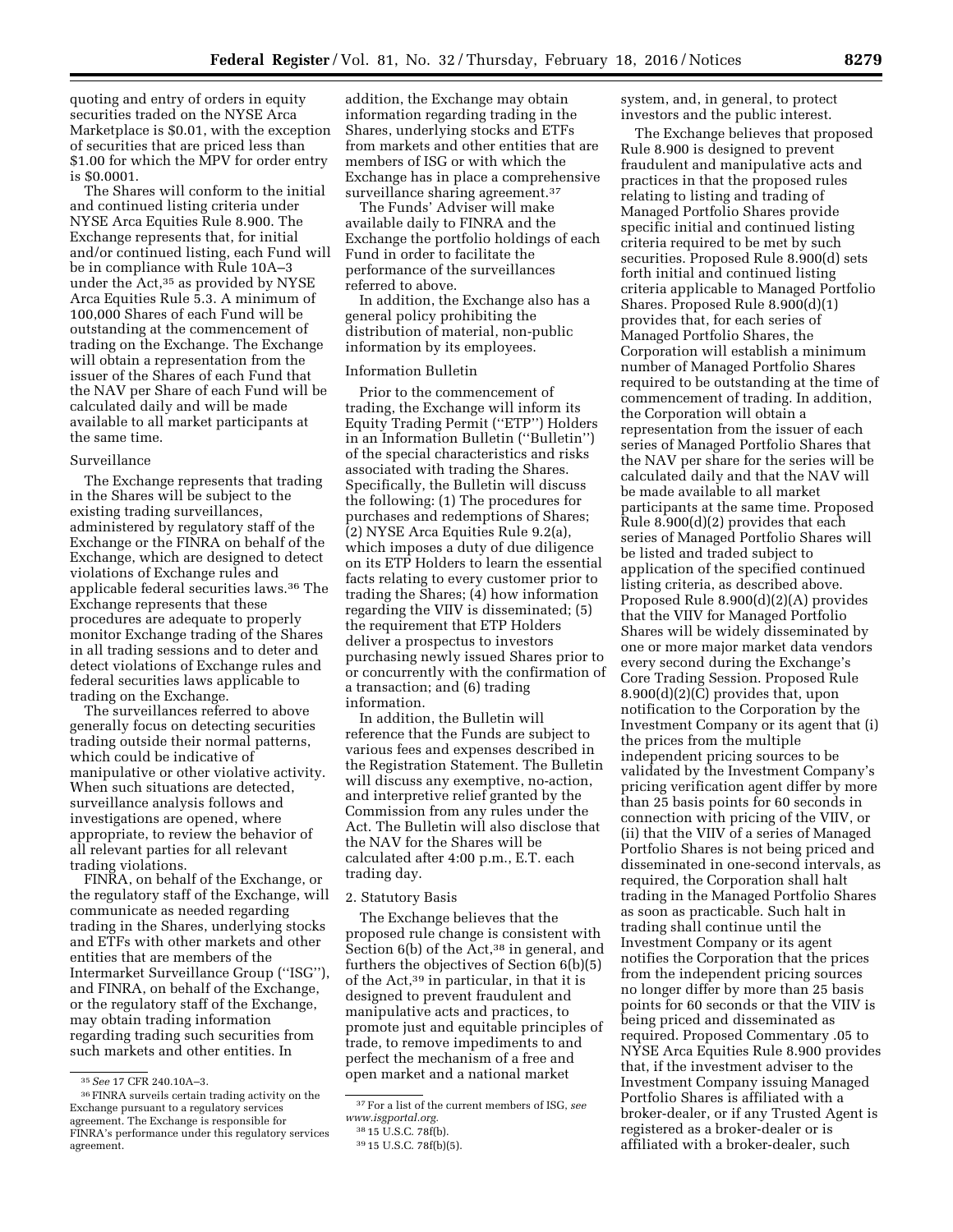investment adviser or Trusted Agent will erect a ''fire wall'' between the investment adviser or Trusted Agent and (i) personnel of the broker-dealer or broker-dealer affiliate, as applicable, or (ii) the Authorized Participant or non-Authorized Participant market maker, as applicable, with respect to access to information concerning the composition and/or changes to such Investment Company portfolio. Personnel who make decisions on the Investment Company's portfolio composition must be subject to procedures designed to prevent the use and dissemination of material nonpublic information regarding the applicable Investment Company portfolio Personnel who make decisions on the Investment Company's portfolio composition must be subject to procedures designed to prevent the use and dissemination of material nonpublic information regarding the applicable Investment Company portfolio.

With respect to the proposed listing and trading of Shares of the Funds, the Exchange believes that the proposed rule change is designed to prevent fraudulent and manipulative acts and practices in that the Shares will be listed and traded on the Exchange pursuant to the initial and continued listing criteria in NYSE Arca Equities Rule 8.900. Price information for the exchange-listed equity securities held by the Funds will be available through major market data vendors or securities exchanges listing and trading such securities. All exchange-listed equity securities held by the Funds will be listed on national securities exchanges. The listing and trading of such securities is subject to rules of the exchanges on which they are listed and traded, as approved by the Commission. The Funds will primarily hold U.S. listed securities or ETFs. Further, the Funds will not invest in options, futures or swaps. A Fund's investments will be consistent with its respective investment objective and will not be used to enhance leverage. The Funds will not invest in non-U.S.-listed securities. FINRA, on behalf of the Exchange, or the regulatory staff of the Exchange, will communicate as needed regarding trading in the Shares and underlying stocks and ETFs with other markets and other entities that are members of the ISG, and FINRA, on behalf of the Exchange, or the regulatory staff of the Exchange, may obtain trading information regarding trading such securities from such markets and other entities. In addition, the Exchange may obtain information regarding trading in the Shares, underlying stocks

and ETFs from markets and other entities that are members of ISG or with which the Exchange has in place a comprehensive surveillance sharing agreement. A Trusted Agent will provide information related to creations and redemption of Creation Units to FINRA upon request. The Funds' Adviser will make available daily to FINRA and the Exchange the portfolio holdings of each Fund in order to facilitate the performance of the surveillances referred to above.

The Exchange, after consulting with various Lead Market Makers that trade ETFs on the Exchange, believes that market makers will be able to make efficient and liquid markets priced near the VIIV as long as an accurate VIIV is disseminated every second, market makers have knowledge of a fund's means of achieving its investment objective even without daily disclosure of a fund's underlying portfolio, and are able to engage in Bona Fide Arbitrage. The Exchange believes that market makers will employ risk-management techniques such as Bona Fide Arbitrage in addition to ''statistical arbitrage'', which is currently used throughout the financial services industry, to make efficient markets in exchange traded products.40 This ability should permit market makers to make efficient markets in shares without knowledge of a fund's underlying portfolio.

The Exchange understands that traders, in addition to employing Bona Fide Arbitrage, use statistical analysis to derive correlations between different sets of instruments to identify opportunities to buy or sell one set of instruments when it is mispriced relative to the others. For Managed Portfolio Shares, market makers utilizing statistical arbitrage use the knowledge of a fund's means of achieving its investment objective, as described in the applicable fund registration statement, to construct a hedging proxy for a fund to manage a market maker's quoting risk in connection with trading fund shares. Market makers will then conduct statistical arbitrage between their hedging proxy (for example, the Russell 1000 Index) and shares of a fund, buying and selling one against the other over the course of the trading day. Eventually, at the end of each day, they will evaluate how their proxy performed in comparison to the price of a fund's shares, and use that analysis as well as knowledge of risk metrics, such as volatility and turnover, to enhance their proxy calculation to make it a more efficient hedge.

Market makers who anticipate employing statistical arbitrage more often than Bona Fide Arbitrage, have indicated to the Exchange that, after the first few days of trading, there will be sufficient data to run a statistical analysis which will lead to spreads being tightened substantially around VIIV. This is similar to certain other existing exchange traded products (for example, ETFs that invest in foreign securities that do not trade during U. S. trading hours), in which spreads may be generally wider in the early days of trading and then narrow as market makers gain more confidence in their real-time hedges.

The Lead Market Makers also indicated that, as with some other new exchange-traded products, spreads may be generally wider in the early days of trading and would tend to narrow as market makers gain more confidence in the accuracy of their hedges and their ability to adjust these hedges in realtime relative to the published VIIV and gain an understanding of the applicable market risk metrics such as volatility and turnover, and as natural buyers and sellers enter the market. Other relevant factors cited by Lead Market Makers were that a fund's investment objectives are clearly disclosed in the applicable prospectus, the existence of quarterly portfolio disclosure, the capacity to engage in Bona Fide Arbitrage and the ability to create shares in creation unit size.

The Commission's concept release regarding ''Actively Managed Exchange-Traded Funds'' highlighted several issues that could impact the Commission's willingness to authorize the operation of an actively-managed ETF, including whether effective arbitrage of the ETF shares exists.41 The Concept Release identifies the transparency of a fund's portfolio and the liquidity of the securities in a fund's portfolio as central to effective arbitrage. With respect to the Funds, the Funds' use of U.S.-listed securities and the ability of market makers to engage in Bona Fide Arbitrage provide adequate liquidity as well as the ability to engage in riskless arbitrage. Additionally, certain existing ETFs with portfolios of foreign securities have shown their ability to trade efficiently in the secondary market at approximately their NAV even though they do not provide opportunities for riskless arbitrage transactions during much of the trading day.42 Such ETFs have been shown to

<sup>40</sup>*See* note 9, *supra.* 

<sup>41</sup>*See* Investment Company Act Release No. 25258 (November 8, 2001) (the ''Concept Release''). 42The Adviser represents that the mechanics of arbitrage and hedging differ. Prior Rule 10a–1 and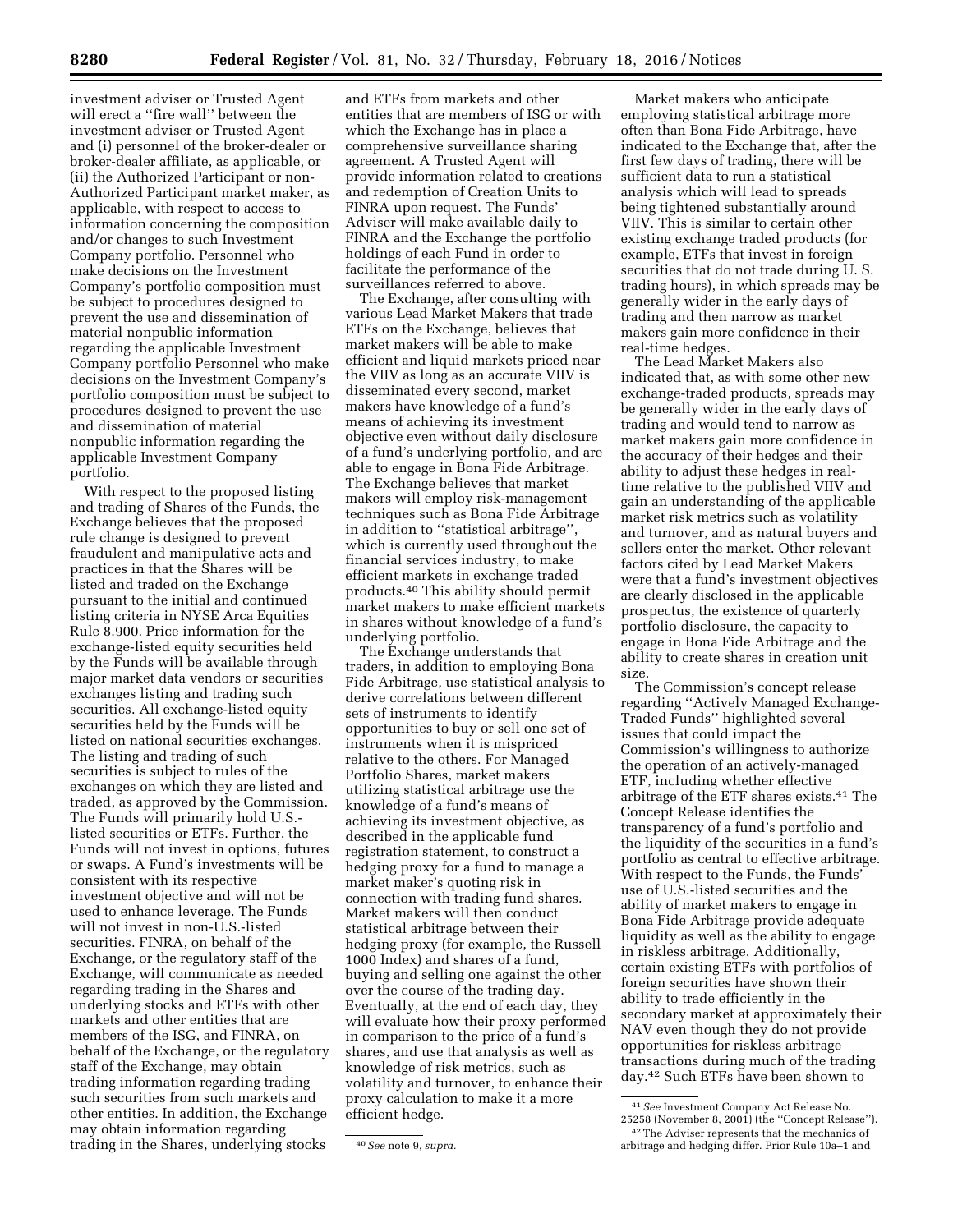have pricing characteristics very similar to ETFs that can be arbitraged in this manner. For example, index-based ETFs containing securities that trade during different trading hours than the ETF, such as ETFs that hold Asian stocks, have demonstrated efficient pricing characteristics notwithstanding the inability of market professionals to engage in ''riskless arbitrage'' with respect to the underlying portfolio for most, or even all, of the U.S. trading day when Asian markets are closed. Pricing for shares of such ETFs is efficient because market professionals are still able to hedge their positions with offsetting, correlated positions in derivative instruments during the entire trading day.

The real-time dissemination of a fund's VIIV, the ability for market makers to engage is riskless arbitrage through the Bona Fide Arbitrage mechanism, together with the right of Authorized Participants to create and redeem each day at the NAV, will be sufficient for market participants to value and trade shares in a manner that will not lead to significant deviations between the shares' Bid/Ask Price and NAV.

The pricing efficiency with respect to trading a series of Managed Portfolio Shares will generally rest on the ability of market participants to arbitrage between the shares and a fund's portfolio, in addition to the ability of market participants to assess a fund's underlying value accurately enough throughout the trading day in order to hedge positions in shares effectively. Professional traders not employing Bona Fide Arbitrage can buy shares that they perceive to be trading at a price less than that which will be available at a subsequent time, and sell shares they perceive to be trading at a price higher than that which will be available at a subsequent time. It is expected that, as part of their normal day-to-day trading activity, market makers assigned to shares by the Exchange, off-exchange market makers, firms that specialize in electronic trading, hedge funds and other professionals specializing in shortterm, non-fundamental trading

strategies will assume the risk of being ''long'' or ''short'' shares through such trading and will hedge such risk wholly or partly by simultaneously taking positions in correlated assets 43 or by netting the exposure against other, offsetting trading positions—much as such firms do with existing ETFs and other equities. Disclosure of a fund's investment objective and principal investment strategies in its prospectus and SAI, along with the dissemination of the VIIV every second, should permit professional investors to engage easily in this type of hedging activity.44

With respect to trading of Shares of the Funds, the ability of market participants to buy and sell Shares at prices near the VIIV is dependent upon their assessment that the VIIV is a reliable, indicative real-time value for a Fund's underlying holdings. Market participants are expected to accept the VIIV as a reliable, indicative real-time

44With respect to trading in Shares of the Funds, market participants would manage risk in a variety of ways. In addition to Bona Fide Arbitrage, it is expected that market participants will be able to determine how to trade Shares at levels approximating the VIIV without taking undue risk by gaining experience with how various market factors (*e.g.,* general market movements, sensitivity of the VIIV to intraday movements in interest rates or commodity prices, etc.) affect VIIV, and by finding hedges for their long or short positions in Shares using instruments correlated with such factors. The Adviser expects that market participants will initially determine the VIIV's correlation to a major large capitalization equity benchmark with active derivative contracts, such as the Russell 1000 Index, and the degree of sensitivity of the VIIV to changes in that benchmark. For example, using hypothetical numbers for illustrative purposes, market participants should be able to determine quickly that price movements in the Russell 1000 Index predict movements in a Fund's VIIV 95% of the time (an acceptably high correlation) but that the VIIV generally moves approximately half as much as the Russell 1000 Index with each price movement. This information is sufficient for market participants to construct a reasonable hedge—buy or sell an amount of futures, swaps or ETFs that track the Russell 1000 equal to half the opposite exposure taken with respect to Shares. Market participants will also continuously compare the intraday performance of their hedge to a Fund's VIIV. If the intraday performance of the hedge is correlated with the VIIV to the expected degree, market participants will feel comfortable they are appropriately hedged and can rely on the VIIV as appropriately indicative of a Fund's performance.

value because (1) the VIIV will be calculated and disseminated based on a Fund's actual portfolio holdings, (2) the securities in which the Funds plan to invest are generally highly liquid and actively traded and therefore generally have accurate real time pricing available, and (3) market participants will have a daily opportunity to evaluate whether the VIIV at or near the close of trading is indeed predictive of the actual NAV.

The real-time dissemination of a Fund's VIIV, the ability for market makers to engage is riskless arbitrage through the Bona Fide Arbitrage mechanism, together with the ability of Authorized Participants to create and redeem each day at the NAV, will be crucial for market participants to value and trade Shares in a manner that will not lead to significant deviations between the Shares' Bid/Ask Price and NAV.45

In a typical index-based ETF, it is standard for Authorized Participants to know what securities must be delivered in a creation or will be received in a redemption. For Managed Portfolio Shares, however, Authorized Participants do not need to know the securities comprising the portfolio of a Fund since creations and redemptions are handled through the Confidential Account mechanism. The Adviser represents that the in-kind creations and redemptions through a Confidential Account will preserve the integrity of the active investment strategy and eliminate the potential for ''free riding'' or ''front-running'', while still providing investors with the advantages of the ETF structure.

The proposed rule change is designed to promote just and equitable principles of trade and to protect investors and the public interest in that the Exchange will obtain a representation from the issuer of an issue of Managed Portfolio Shares that the NAV per share of a fund will be calculated daily and that the NAV and will be made available to all market participants at the same time. Investors can also obtain a fund's SAI, shareholder reports, and its Form N– CSR and Form N–SAR. A fund's SAI and shareholder reports will be available free upon request from the applicable fund, and those documents and the Form N–CSR and Form N–SAR may be viewed on-screen or downloaded from the Commission's Web site. In addition, with respect to

Regulation T under the Act both describe arbitrage as either buying and selling the same security in two different markets or buying and selling two different securities, one of which is convertible into the other. This is also known as a ''riskless arbitrage'' transaction in that the transaction is risk free since it generally consists of buying an asset at one price and simultaneously selling that same asset at a higher price, thereby generating a profit on the difference. Hedging, on the other hand, involves managing risk by purchasing or selling a security or instrument that will track or offset the value of another security or instrument. Arbitrage and hedging are both used to manage risk; however, they involve different trading strategies.

<sup>43</sup>Price correlation trading is used throughout the financial industry. It is used to discover both trading opportunities to be exploited, such as currency pairs and statistical arbitrage, as well as for risk mitigation such as dispersion trading and beta hedging. These correlations are a function of differentials, over time, between one or multiple securities pricing. Once the nature of these price deviations have been quantified, a universe of securities is searched in an effort to, in the case of a hedging strategy, minimize the differential. Once a suitable hedging basket has been identified, a trader can minimize portfolio risk by executing the hedging basket. The trader then can monitor the performance of this hedge throughout the trade period, making corrections where warranted.

<sup>45</sup>The statements in the Statutory Basis section of this filing relating to pricing efficiency, arbitrage, and activities of market participants, including market makers and Authorized Participants, are based on representations by the Adviser and review by the Exchange.